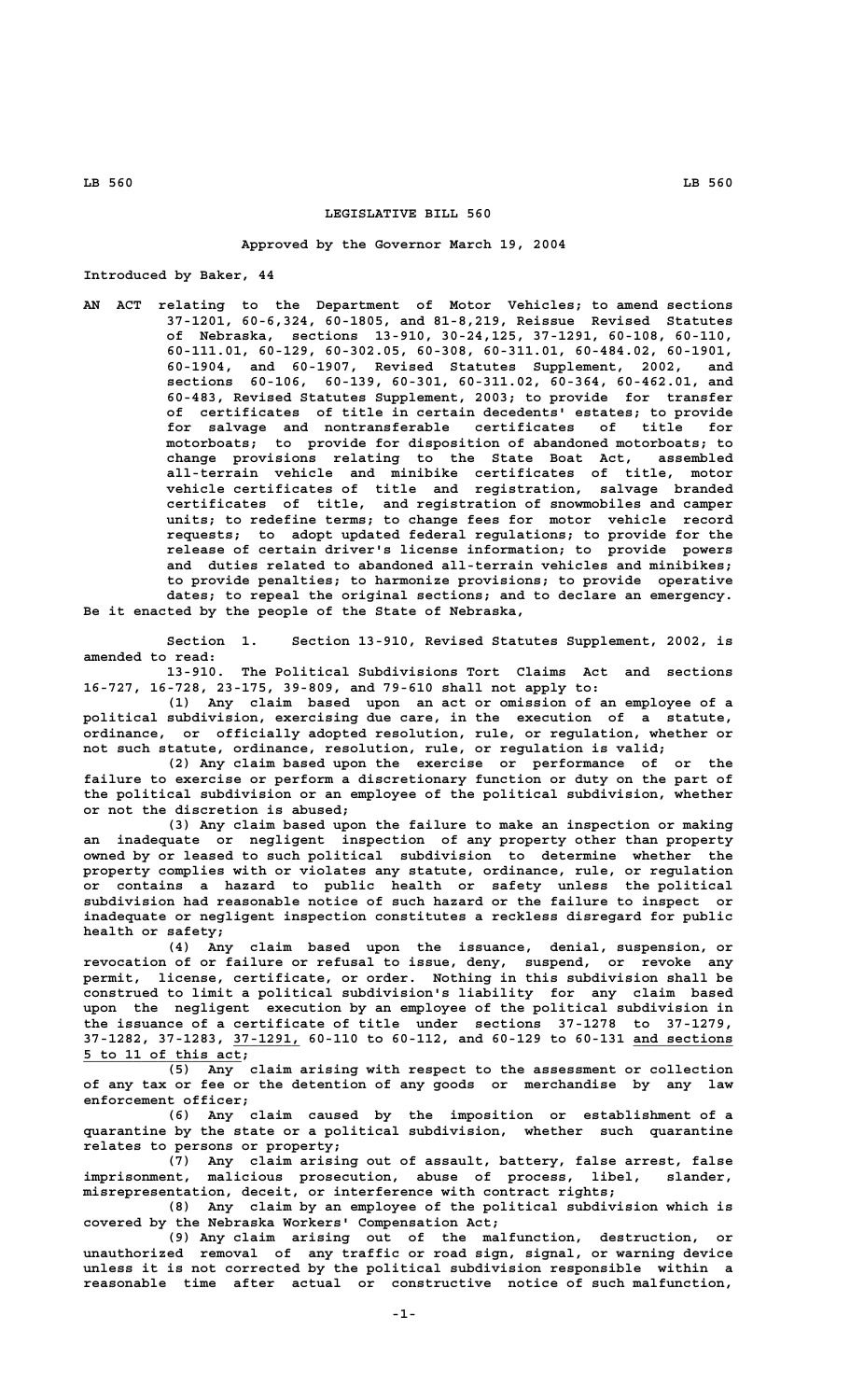**destruction, or removal. Nothing in this subdivision shall give rise to liability arising from an act or omission of any political subdivision in placing or removing any traffic or road signs, signals, or warning devices when such placement or removal is the result of a discretionary act of the political subdivision;**

**(10) Any claim arising out of snow or ice conditions or other temporary conditions caused by nature on any highway as defined in section 60-624, bridge, public thoroughfare, or other public place due to weather conditions. Nothing in this subdivision shall be construed to limit a political subdivision's liability for any claim arising out of the operation of a motor vehicle by an employee of the political subdivision while acting within the course and scope of his or her employment by the political subdivision;**

**(11) Any claim arising out of the plan or design for the construction of or an improvement to any highway as defined in such section or bridge, either in original construction or any improvement thereto, if the plan or design is approved in advance of the construction or improvement by the governing body of the political subdivision or some other body or employee exercising discretionary authority to give such approval; or**

**(12) Any claim arising out of the alleged insufficiency or want of repair of any highway as defined in such section, bridge, or other public thoroughfare. Insufficiency or want of repair shall be construed to refer to the general or overall condition and shall not refer to a spot or localized defect. A political subdivision shall be deemed to waive its immunity for a claim due to a spot or localized defect only if the political subdivision has had actual or constructive notice of the defect within a reasonable time to allow repair prior to the incident giving rise to the claim.**

**Sec. 2. Section 30-24,125, Revised Statutes Supplement, 2002, is amended to read:**

**30-24,125. (a) Thirty days after the death of a decedent, any person indebted to the decedent or having possession of tangible personal property or an instrument evidencing a debt, obligation, stock, or chose in action belonging to the decedent shall make payment of the indebtedness or deliver the tangible personal property or an instrument evidencing a debt, obligation, stock, or chose in action to a person claiming to be the successor of the decedent upon being presented an affidavit made by or on behalf of the successor stating:**

**(1) the value of all of the personal property in the decedent's estate, wherever located, less liens and encumbrances, does not exceed twenty-five thousand dollars;**

**(2) thirty days have elapsed since the death of the decedent as shown in a certified or authenticated copy of the decedent's death certificate attached to the affidavit;**

**(3) the claiming successor's relationship to the decedent or, if there is no relationship, the basis of the successor's claim to the personal property;**

**(4) the person or persons claiming as successors under the affidavit swear or affirm that all statements in the affidavit are true and material and further acknowledge that any false statement may subject the person or persons to penalties relating to perjury under section 28-915;**

**(5) no application or petition for the appointment of a personal representative is pending or has been granted in any jurisdiction; and (6) the claiming successor is entitled to payment or delivery of the**

 **property. (b) A transfer agent of any security shall change the registered ownership on the books of a corporation from the decedent to the successor or successors upon the presentation of an affidavit as provided in subsection (a).**

**(c) In addition to compliance with the requirements of subsection** (a), a person seeking a transfer of a certificate of title to a motor vehicle<sub>*i*</sub>  **\_\_\_\_\_\_\_\_\_\_\_\_\_\_\_\_\_\_\_\_\_\_\_\_\_\_\_\_\_\_\_\_\_\_\_\_\_\_\_\_\_\_\_ motorboat, all-terrain vehicle, or minibike shall be required to furnish to the Department of Motor Vehicles an affidavit showing applicability of this section and compliance with the requirements of this section to authorize the department to issue a new certificate of title.**

**Sec. 3. Section 37-1201, Reissue Revised Statutes of Nebraska, is amended to read:**

37-1201. <u>Sections 37-1201 to 37-1291 and sections 5 to 23 of this</u><br>act shall be known and may be cited as the State Boat Act. It is the policy shall be known and may be cited as the State Boat Act. It is the policy **of this state to promote safety for persons and property in and connected with the use, operation, and equipment of vessels and to promote uniformity of laws relating thereto.**

Section 37-1291, Revised Statutes Supplement, 2002, is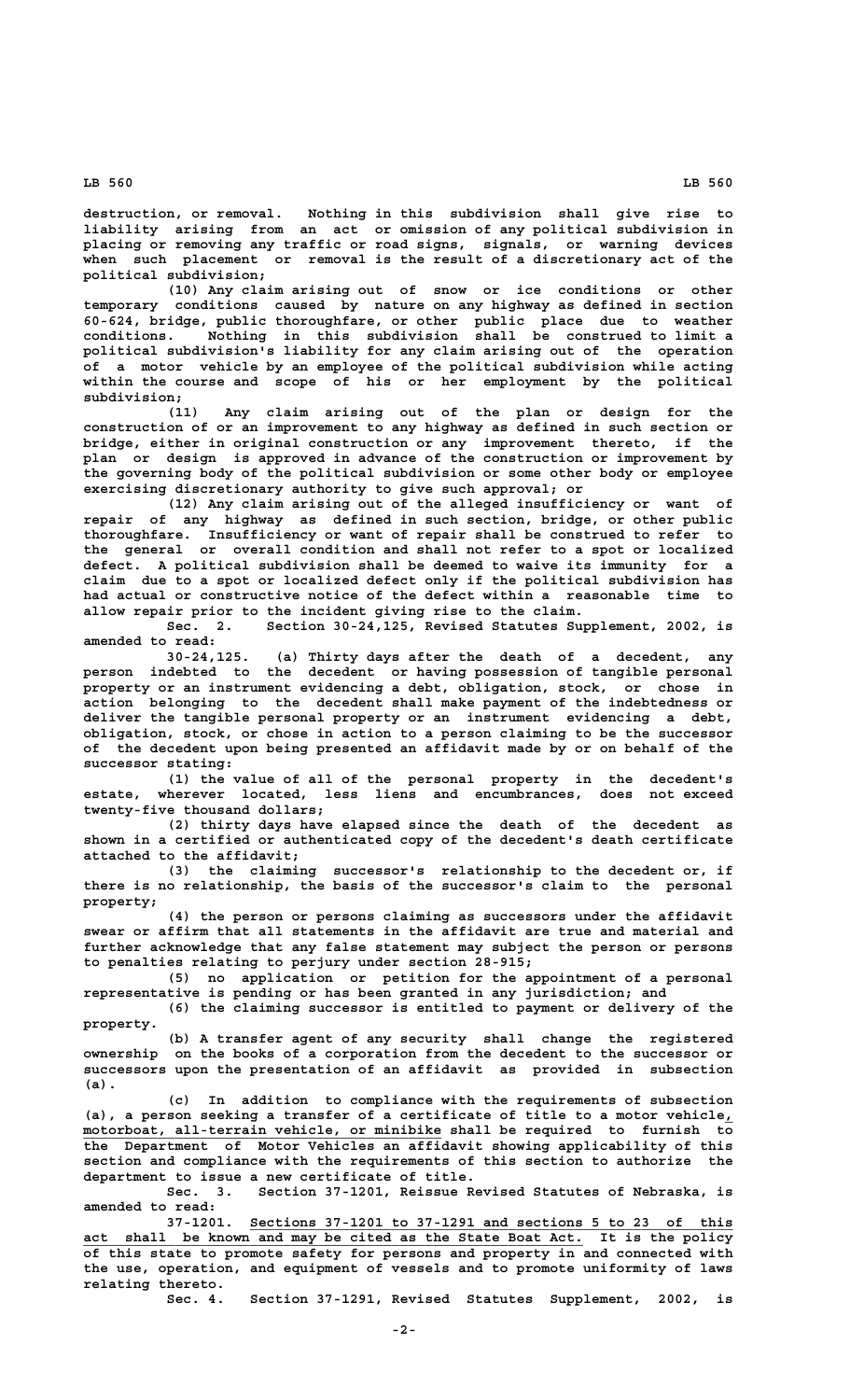**act:\_\_\_\_**

**amended to read:**

When an insurance company authorized to do business in Nebraska acquires a motorboat which has been properly titled and registered in  **\_\_\_\_\_\_\_\_\_\_\_\_\_\_\_\_\_\_\_\_\_\_\_\_\_\_\_\_\_\_\_\_\_\_\_\_\_\_\_\_\_\_\_\_\_\_\_\_\_\_\_\_\_\_\_\_\_\_\_\_\_\_\_\_\_\_\_\_\_\_\_\_\_\_\_\_\_\_ a state other than Nebraska through payment of a total loss settlement on \_\_\_\_\_\_\_\_\_\_\_\_\_\_\_\_\_\_\_\_\_\_\_\_\_\_\_\_\_\_\_\_\_\_\_\_\_\_\_\_\_\_\_\_\_\_\_\_\_\_\_\_\_\_\_\_\_\_\_\_\_\_\_\_\_\_\_\_\_\_\_\_\_\_\_\_\_\_ account of theft and the motorboat has not become unusable for transportation \_\_\_\_\_\_\_\_\_\_\_\_\_\_\_\_\_\_\_\_\_\_\_\_\_\_\_\_\_\_\_\_\_\_\_\_\_\_\_\_\_\_\_\_\_\_\_\_\_\_\_\_\_\_\_\_\_\_\_\_\_\_\_\_\_\_\_\_\_\_\_\_\_\_\_\_\_\_ through damage and has not sustained any malfunction beyond reasonable \_\_\_\_\_\_\_\_\_\_\_\_\_\_\_\_\_\_\_\_\_\_\_\_\_\_\_\_\_\_\_\_\_\_\_\_\_\_\_\_\_\_\_\_\_\_\_\_\_\_\_\_\_\_\_\_\_\_\_\_\_\_\_\_\_\_\_\_\_\_\_\_\_\_\_\_\_\_ maintenance and repair, the company shall obtain the certificate of title from \_\_\_\_\_\_\_\_\_\_\_\_\_\_\_\_\_\_\_\_\_\_\_\_\_\_\_\_\_\_\_\_\_\_\_\_\_\_\_\_\_\_\_\_\_\_\_\_\_\_\_\_\_\_\_\_\_\_\_\_\_\_\_\_\_\_\_\_\_\_\_\_\_\_\_\_\_\_ the owner and may make application for a nontransferable certificate of title \_\_\_\_\_\_\_\_\_\_\_\_\_\_\_\_\_\_\_\_\_\_\_\_\_\_\_\_\_\_\_\_\_\_\_\_\_\_\_\_\_\_\_\_\_\_\_\_\_\_\_\_\_\_\_\_\_\_\_\_\_\_\_\_\_\_\_\_\_\_\_\_\_\_\_\_\_\_ by surrendering the certificate of title to the county clerk. A \_\_\_\_\_\_\_\_\_\_\_\_\_\_\_\_\_\_\_\_\_\_\_\_\_\_\_\_\_\_\_\_\_\_\_\_\_\_\_\_\_\_\_\_\_\_\_\_\_\_\_\_\_\_\_\_\_\_\_\_\_\_\_\_\_\_\_\_\_\_\_\_\_\_\_\_\_\_ nontransferable certificate of title shall be issued in the same manner and \_\_\_\_\_\_\_\_\_\_\_\_\_\_\_\_\_\_\_\_\_\_\_\_\_\_\_\_\_\_\_\_\_\_\_\_\_\_\_\_\_\_\_\_\_\_\_\_\_\_\_\_\_\_\_\_\_\_\_\_\_\_\_\_\_\_\_\_\_\_\_\_\_\_\_\_\_\_ for the same fee as provided for a certificate of title in sections 37-1275 to \_\_\_\_\_\_\_\_\_\_\_\_\_\_\_\_\_\_\_\_\_\_\_\_\_\_\_\_\_\_\_\_\_\_\_\_\_\_\_\_\_\_\_\_\_\_\_\_\_\_\_\_\_\_\_\_\_\_\_\_\_\_\_\_\_\_\_\_\_\_\_\_\_\_\_\_\_\_ 37-1287 and shall be on a form prescribed by the Department of Motor Vehicles.**

 **\_\_\_\_\_\_\_\_\_\_\_\_\_\_\_\_\_\_\_\_\_\_\_\_\_\_\_\_\_\_\_\_\_\_\_\_\_\_\_\_\_\_\_\_\_\_\_\_\_\_\_\_\_\_\_\_\_\_\_\_\_\_\_\_\_\_\_\_ A motorboat which has a nontransferable certificate of title shall \_\_\_\_\_\_\_\_\_\_\_\_\_\_\_\_\_\_\_\_\_\_\_\_\_\_\_\_\_\_\_\_\_\_\_\_\_\_\_\_\_\_\_\_\_\_\_\_\_\_\_\_\_\_\_\_\_\_\_\_\_\_\_\_\_\_\_\_\_\_\_\_\_\_\_\_\_\_ not be sold or otherwise transferred or disposed of without first obtaining a \_\_\_\_\_\_\_\_\_\_\_\_\_\_\_\_\_\_\_\_\_\_\_\_\_\_\_\_\_\_\_\_\_\_\_\_\_\_\_\_\_\_\_\_\_\_\_\_\_\_\_\_\_\_\_ certificate of title under sections 37-1275 to 37-1287.**

 **\_\_\_\_\_\_\_\_\_\_\_\_\_\_\_\_\_\_\_\_\_\_\_\_\_\_\_\_\_\_\_\_\_\_\_\_\_\_\_\_\_\_\_\_\_\_\_\_\_\_\_\_\_\_\_\_\_\_\_\_\_\_\_\_\_\_\_\_ When a nontransferable certificate of title is surrendered for a \_\_\_\_\_\_\_\_\_\_\_\_\_\_\_\_\_\_\_\_\_\_\_\_\_\_\_\_\_\_\_\_\_\_\_\_\_\_\_\_\_\_\_\_\_\_\_\_\_\_\_\_\_\_\_\_\_\_\_\_\_\_\_\_\_\_\_\_\_\_\_\_\_\_\_\_\_\_ certificate of title, the application shall be accompanied by a statement from \_\_\_\_\_\_\_\_\_\_\_\_\_\_\_\_\_\_\_\_\_\_\_\_\_\_\_\_\_\_\_\_\_\_\_\_\_\_\_\_\_\_\_\_\_\_\_\_\_\_\_\_\_\_\_\_\_\_\_\_\_\_\_\_\_\_\_\_\_\_\_\_\_\_\_\_\_\_ the insurance company stating that to the best of its knowledge the motorboat \_\_\_\_\_\_\_\_\_\_\_\_\_\_\_\_\_\_\_\_\_\_\_\_\_\_\_\_\_\_\_\_\_\_\_\_\_\_\_\_\_\_\_\_\_\_\_\_\_\_\_\_\_\_\_\_\_\_\_\_\_\_\_\_\_\_\_\_\_\_\_\_\_\_\_\_\_\_ has not become unusable for transportation through damage and has not \_\_\_\_\_\_\_\_\_\_\_\_\_\_\_\_\_\_\_\_\_\_\_\_\_\_\_\_\_\_\_\_\_\_\_\_\_\_\_\_\_\_\_\_\_\_\_\_\_\_\_\_\_\_\_\_\_\_\_\_\_\_\_\_\_\_\_\_\_\_\_\_\_\_\_\_\_\_ sustained any malfunction beyond reasonable maintenance and repair. The \_\_\_\_\_\_\_\_\_\_\_\_\_\_\_\_\_\_\_\_\_\_\_\_\_\_\_\_\_\_\_\_\_\_\_\_\_\_\_\_\_\_\_\_\_\_\_\_\_\_\_\_\_\_\_\_\_\_\_\_\_\_\_\_\_\_\_\_\_\_\_\_\_\_\_\_\_\_ statement shall not constitute or imply a warranty of condition to any** subsequent purchaser or operator of the motorboat. <del>Sections 37-1201</del> to subsequent purchaser or operator of the motorboat. See<br>37-1291 shall be known and may be eited as the State Boat Act.

Sec. 5. For purposes of this section and sections 6 to 11 of this

 **\_\_\_\_\_\_\_\_\_\_\_\_\_\_\_\_\_\_\_\_\_\_\_\_\_\_\_\_\_\_\_\_\_\_\_\_\_\_\_\_\_\_\_\_\_\_\_\_\_\_\_\_\_\_\_\_\_\_\_\_\_\_\_\_\_\_\_\_ (1) Cost of repairs means the estimated or actual retail cost of \_\_\_\_\_\_\_\_\_\_\_\_\_\_\_\_\_\_\_\_\_\_\_\_\_\_\_\_\_\_\_\_\_\_\_\_\_\_\_\_\_\_\_\_\_\_\_\_\_\_\_\_\_\_\_\_\_\_\_\_\_\_\_\_\_\_\_\_\_\_\_\_\_\_\_\_\_\_ parts needed to repair a motorboat plus the cost of labor computed by using \_\_\_\_\_\_\_\_\_\_\_\_\_\_\_\_\_\_\_\_\_\_\_\_\_\_\_\_\_\_\_\_\_\_\_\_\_\_\_\_\_\_\_\_\_\_\_\_\_\_\_\_\_\_\_\_\_\_\_\_\_\_\_\_\_\_\_\_\_\_\_\_\_\_\_\_\_\_ the hourly labor rate and time allocations for repair that are customary and \_\_\_\_\_\_\_\_\_\_\_\_\_\_\_\_\_\_\_\_\_\_\_\_\_\_\_\_\_\_\_\_\_\_\_\_\_\_\_\_\_\_\_\_\_\_\_\_\_\_\_\_\_\_\_\_\_\_\_\_\_\_\_\_\_\_\_\_\_\_\_\_\_\_\_\_\_\_ reasonable. Retail cost of parts and labor rates may be based upon collision \_\_\_\_\_\_\_\_\_\_\_\_\_\_\_\_\_\_\_\_\_\_\_\_\_\_\_\_\_\_\_\_\_\_\_\_\_\_\_\_\_\_\_\_\_\_\_\_\_\_\_\_\_\_\_\_\_\_\_\_\_\_\_\_\_\_\_\_\_\_\_\_\_\_\_\_\_\_ estimating manuals or electronic computer estimating systems customarily used**

in the insurance industry;<br>(2) Late model  **\_\_\_\_\_\_\_\_\_\_\_\_\_\_\_\_\_\_\_\_\_\_\_\_\_\_\_\_\_\_\_\_\_\_\_\_\_\_\_\_\_\_\_\_\_\_\_\_\_\_\_\_\_\_\_\_\_\_\_\_\_\_\_\_\_\_\_\_ (2) Late model motorboat means a motorboat which has (a) a \_\_\_\_\_\_\_\_\_\_\_\_\_\_\_\_\_\_\_\_\_\_\_\_\_\_\_\_\_\_\_\_\_\_\_\_\_\_\_\_\_\_\_\_\_\_\_\_\_\_\_\_\_\_\_\_\_\_\_\_\_\_\_\_\_\_\_\_\_\_\_\_\_\_\_\_\_\_ manufacturer's model year designation of, or later than, the year in which the**  $motorboat$  was wrecked, damaged, or destroyed, or any of the six preceding  **\_\_\_\_\_\_\_\_\_\_\_\_\_\_\_\_\_\_\_\_\_\_\_\_\_\_\_\_\_\_\_\_\_\_\_\_\_\_\_\_\_\_\_\_\_\_\_\_\_\_\_\_\_\_\_\_\_\_\_\_\_\_\_\_\_\_\_\_\_\_\_\_\_\_\_\_\_\_ years, or (b) a retail value of more than ten thousand dollars until January \_\_\_\_\_\_\_\_\_\_\_\_\_\_\_\_\_\_\_\_\_\_\_\_\_\_\_\_\_\_\_\_\_\_\_\_\_\_\_\_\_\_\_\_\_\_\_\_\_\_\_\_\_\_\_\_\_\_\_\_\_\_\_\_\_\_\_\_\_\_\_\_\_\_\_\_\_\_ 1, 2006, a retail value of more than ten thousand five hundred dollars until \_\_\_\_\_\_\_\_\_\_\_\_\_\_\_\_\_\_\_\_\_\_\_\_\_\_\_\_\_\_\_\_\_\_\_\_\_\_\_\_\_\_\_\_\_\_\_\_\_\_\_\_\_\_\_\_\_\_\_\_\_\_\_\_\_\_\_\_\_\_\_\_\_\_\_\_\_\_ January 1, 2010, and a retail value of more than ten thousand five hundred \_\_\_\_\_\_\_\_\_\_\_\_\_\_\_\_\_\_\_\_\_\_\_\_\_\_\_\_\_\_\_\_\_\_\_\_\_\_\_\_\_\_\_\_\_\_\_\_\_\_\_\_\_\_\_\_\_\_\_\_\_\_\_\_\_\_\_\_\_\_ dollars increased by five hundred dollars every five years thereafter;**

 **\_\_\_\_\_\_\_\_\_\_\_\_\_\_\_\_\_\_\_\_\_\_\_\_\_\_\_\_\_\_\_\_\_\_\_\_\_\_\_\_\_\_\_\_\_\_\_\_\_\_\_\_\_\_\_\_\_\_\_\_\_\_\_\_\_\_\_\_ (3) Previously salvaged means the designation of a rebuilt or \_\_\_\_\_\_\_\_\_\_\_\_\_\_\_\_\_\_\_\_\_\_\_\_\_\_\_\_\_\_\_\_\_\_\_\_\_\_\_\_\_\_\_\_\_\_\_\_\_\_\_\_\_\_\_\_\_\_\_\_\_\_\_\_\_\_\_\_\_\_\_\_\_\_\_\_\_\_ reconstructed motorboat which was previously required to be issued a salvage \_\_\_\_\_\_\_\_\_\_\_\_\_\_\_\_\_\_\_\_\_\_\_\_\_\_\_\_\_ branded certificate of title;**

 **\_\_\_\_\_\_\_\_\_\_\_\_\_\_\_\_\_\_\_\_\_\_\_\_\_\_\_\_\_\_\_\_\_\_\_\_\_\_\_\_\_\_\_\_\_\_\_\_\_\_\_\_\_\_\_\_\_\_\_\_\_\_\_\_\_\_\_\_ (4) Retail value means the actual cash value, fair market value, or \_\_\_\_\_\_\_\_\_\_\_\_\_\_\_\_\_\_\_\_\_\_\_\_\_\_\_\_\_\_\_\_\_\_\_\_\_\_\_\_\_\_\_\_\_\_\_\_\_\_\_\_\_\_\_\_\_\_\_\_\_\_\_\_\_\_\_\_\_\_\_\_\_\_\_\_\_\_ retail value of a motorboat as (a) set forth in a current edition of any**  $nationally recognized compilation, including automated data bases, of retail$ </u>  $\overline{values\ or\ (b)}$  determined pursuant to a market survey of comparable motorboats  **\_\_\_\_\_\_\_\_\_\_\_\_\_\_\_\_\_\_\_\_\_\_\_\_\_\_\_\_\_\_\_\_\_\_\_\_\_\_\_\_\_\_\_\_ with respect to condition and equipment; and**

 **\_\_\_\_\_\_\_\_\_\_\_\_\_\_\_\_\_\_\_\_\_\_\_\_\_\_\_\_\_\_\_\_\_\_\_\_\_\_\_\_\_\_\_\_\_\_\_\_\_\_\_\_\_\_\_\_\_\_ (5) Salvage means the designation of a motorboat which is:**

 **\_\_\_\_\_\_\_\_\_\_\_\_\_\_\_\_\_\_\_\_\_\_\_\_\_\_\_\_\_\_\_\_\_\_\_\_\_\_\_\_\_\_\_\_\_\_\_\_\_\_\_\_\_\_\_\_\_\_\_\_\_\_\_\_\_\_\_\_ (a) A late model motorboat which has been wrecked, damaged, or** destroyed to the extent that the estimated total cost of repair to rebuild or  **\_\_\_\_\_\_\_\_\_\_\_\_\_\_\_\_\_\_\_\_\_\_\_\_\_\_\_\_\_\_\_\_\_\_\_\_\_\_\_\_\_\_\_\_\_\_\_\_\_\_\_\_\_\_\_\_\_\_\_\_\_\_\_\_\_\_\_\_\_\_\_\_\_\_\_\_\_\_ reconstruct the motorboat to its condition immediately before it was wrecked,** damaged, or destroyed and to restore the motorboat to a condition for legal  **\_\_\_\_\_\_\_\_\_\_\_\_\_\_\_\_\_\_\_\_\_\_\_\_\_\_\_\_\_\_\_\_\_\_\_\_\_\_\_\_\_\_\_\_\_\_\_\_\_\_\_\_\_\_\_\_\_\_\_\_\_\_\_\_\_\_\_\_\_\_\_\_\_\_\_\_\_\_ operation, meets or exceeds seventy-five percent of the retail value of the \_\_\_\_\_\_\_\_\_\_\_\_\_\_\_\_\_\_\_\_\_\_\_\_\_\_\_\_\_\_\_\_\_\_\_\_\_\_\_\_\_\_\_\_\_\_\_\_\_\_\_\_\_\_\_\_\_\_\_\_\_\_\_ motorboat at the time it was wrecked, damaged, or destroyed; or**

 **\_\_\_\_\_\_\_\_\_\_\_\_\_\_\_\_\_\_\_\_\_\_\_\_\_\_\_\_\_\_\_\_\_\_\_\_\_\_\_\_\_\_\_\_\_\_\_\_\_\_\_\_\_\_\_\_\_\_\_\_\_\_\_\_\_\_\_\_ (b) Voluntarily designated by the owner of the motorboat as a**  $s$ alvage motorboat by obtaining a salvage branded certificate of title, without  **\_\_\_\_\_\_\_\_\_\_\_\_\_\_\_\_\_\_\_\_\_\_\_\_\_\_\_\_\_\_\_\_\_\_\_\_\_\_\_\_\_\_\_\_\_\_\_\_\_\_\_\_\_\_\_\_\_\_\_\_ respect to the damage to, age of, or value of the motorboat.**

Sec. 6. When an insurance company acquires a salvage motorboat  **\_\_\_\_\_\_\_\_\_\_\_\_\_\_\_\_\_\_\_\_\_\_\_\_\_\_\_\_\_\_\_\_\_\_\_\_\_\_\_\_\_\_\_\_\_\_\_\_\_\_\_\_\_\_\_\_\_\_\_\_\_\_\_\_\_\_\_\_\_\_\_\_\_\_\_\_\_\_ through payment of a total loss settlement on account of damage, the company \_\_\_\_\_\_\_\_\_\_\_\_\_\_\_\_\_\_\_\_\_\_\_\_\_\_\_\_\_\_\_\_\_\_\_\_\_\_\_\_\_\_\_\_\_\_\_\_\_\_\_\_\_\_\_\_\_\_\_\_\_\_\_\_\_\_\_\_\_\_\_\_\_\_\_\_\_\_ shall obtain the certificate of title from the owner, surrender such \_\_\_\_\_\_\_\_\_\_\_\_\_\_\_\_\_\_\_\_\_\_\_\_\_\_\_\_\_\_\_\_\_\_\_\_\_\_\_\_\_\_\_\_\_\_\_\_\_\_\_\_\_\_\_\_\_\_\_\_\_\_\_\_\_\_\_\_\_\_\_\_\_\_\_\_\_\_ certificate of title to the county clerk, and make application for a salvage \_\_\_\_\_\_\_\_\_\_\_\_\_\_\_\_\_\_\_\_\_\_\_\_\_\_\_\_\_\_\_\_\_\_\_\_\_\_\_\_\_\_\_\_\_\_\_\_\_\_\_\_\_\_\_\_\_\_\_\_\_\_\_\_\_\_\_\_\_\_\_\_\_\_\_\_\_\_ branded certificate of title which shall be assigned when the company \_\_\_\_\_\_\_\_\_\_\_\_\_\_\_\_\_\_\_\_\_\_\_\_\_\_\_\_\_\_\_\_\_\_\_\_\_\_\_\_\_\_\_\_\_\_\_\_\_\_\_\_\_\_\_\_\_\_\_\_\_\_\_\_\_\_\_\_\_\_\_\_\_\_\_\_\_\_ transfers ownership. An insurer shall take title to a salvage motorboat for** which a total loss settlement is made unless the owner of the motorboat elects<br>to retain the motorboat. If the owner elects to retain the motorboat, the  **\_\_\_\_\_\_\_\_\_\_\_\_\_\_\_\_\_\_\_\_\_\_\_\_\_\_\_\_\_\_\_\_\_\_\_\_\_\_\_\_\_\_\_\_\_\_\_\_\_\_\_\_\_\_\_\_\_\_\_\_\_\_\_\_\_\_\_\_\_\_\_\_\_\_\_\_\_\_ to retain the motorboat. If the owner elects to retain the motorboat, the \_\_\_\_\_\_\_\_\_\_\_\_\_\_\_\_\_\_\_\_\_\_\_\_\_\_\_\_\_\_\_\_\_\_\_\_\_\_\_\_\_\_\_\_\_\_\_\_\_\_\_\_\_\_\_\_\_\_\_\_\_\_\_\_\_\_\_\_\_\_\_\_\_\_\_\_\_\_ insurance company shall notify the Department of Motor Vehicles of such fact** in a format prescribed by the department. The department shall immediately enter the salvage brand onto the computerized record of the motorboat. The  **\_\_\_\_\_\_\_\_\_\_\_\_\_\_\_\_\_\_\_\_\_\_\_\_\_\_\_\_\_\_\_\_\_\_\_\_\_\_\_\_\_\_\_\_\_\_\_\_\_\_\_\_\_\_\_\_\_\_\_\_\_\_\_\_\_\_\_\_\_\_\_\_\_\_\_\_\_\_ insurance company shall also notify the owner of the owner's responsibility to \_\_\_\_\_\_\_\_\_\_\_\_\_\_\_\_\_\_\_\_\_\_\_\_\_\_\_\_\_\_\_\_\_\_\_\_\_\_\_\_\_\_\_\_\_\_\_\_\_\_\_\_\_\_\_\_\_\_\_\_\_\_\_\_\_\_\_\_\_\_\_\_\_\_\_\_\_\_ comply with this section. The owner shall, within thirty days after the**  $I$  **settlement of the loss, forward the properly endorsed acceptable certificate \_\_\_\_\_\_\_\_\_\_\_\_\_\_\_\_\_\_\_\_\_\_\_\_\_\_\_\_\_\_\_\_\_\_\_\_\_\_\_\_\_\_\_\_\_\_\_\_\_\_\_\_\_\_\_\_\_\_\_\_\_\_\_\_\_\_\_\_\_\_\_\_\_\_\_\_\_\_ of title to the county clerk or designated county official in the county \_\_\_\_\_\_\_\_\_\_\_\_\_\_\_\_\_\_\_\_\_\_\_\_\_\_\_\_\_\_\_\_\_\_\_\_\_\_\_\_\_\_\_\_\_\_\_\_\_\_\_\_\_\_\_\_\_\_\_\_\_\_\_\_\_\_\_\_\_\_\_\_\_\_\_\_\_\_ designated in section 37-1214. The county clerk or designated county official**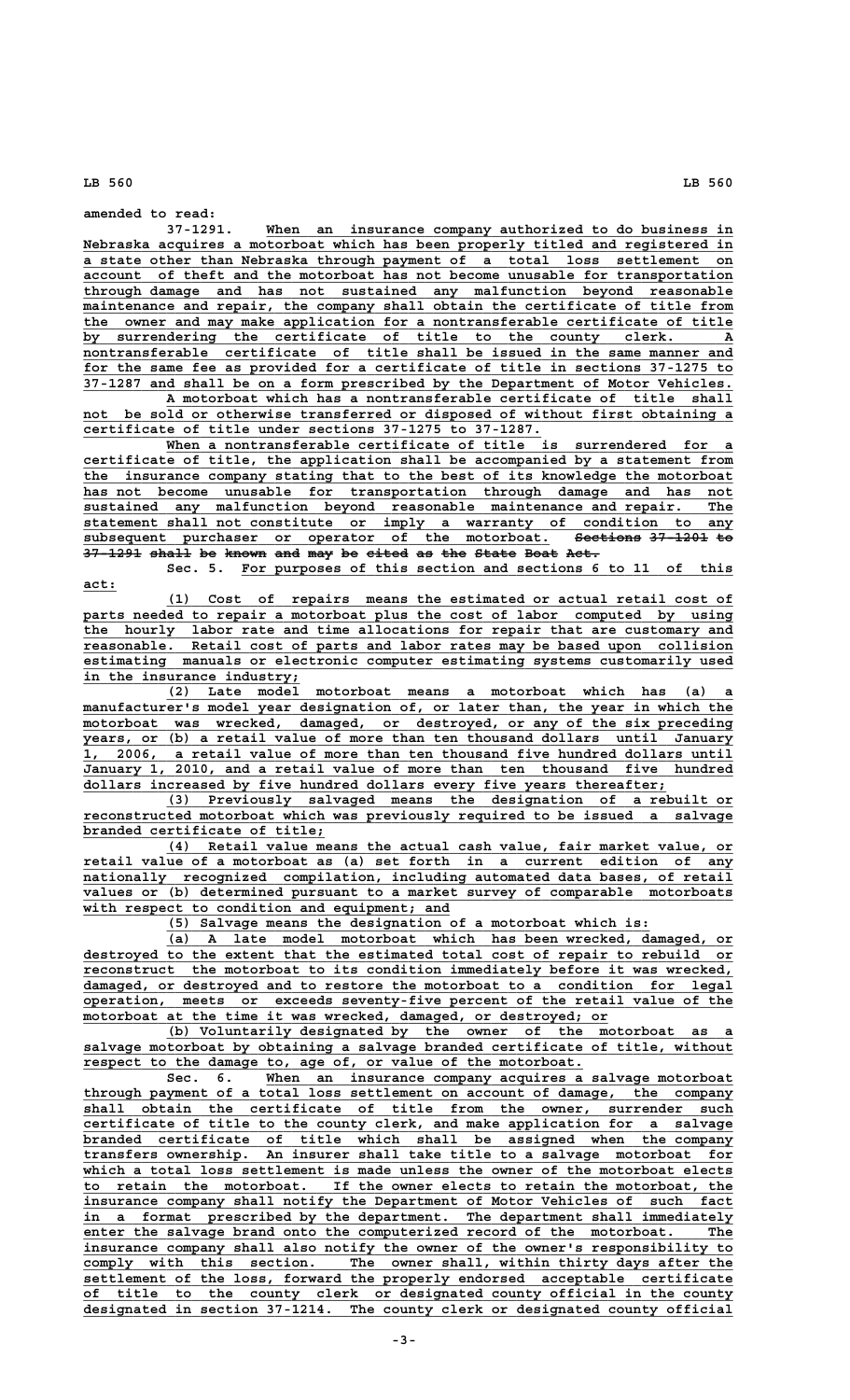**\_\_\_\_\_\_\_\_\_\_\_\_\_\_\_\_\_\_\_\_\_\_\_\_\_\_\_\_\_\_\_\_\_\_\_\_\_\_\_\_\_\_\_\_\_\_\_\_\_\_\_\_\_\_\_\_\_\_\_\_\_\_\_\_\_\_\_\_\_\_\_\_\_\_\_\_\_\_ shall, upon receipt of the certificate of title, issue a salvage branded \_\_\_\_\_\_\_\_\_\_\_\_\_\_\_\_\_\_\_\_\_\_\_\_\_\_\_\_\_\_\_\_\_\_\_\_\_\_\_ certificate of title for the motorboat.**

Sec. 7. Whenever a title is issued in this state for a motorboat  **\_\_\_\_\_\_\_\_\_\_\_\_\_\_\_\_\_\_\_\_\_\_\_\_\_\_\_\_\_\_\_\_\_\_\_\_\_\_\_\_\_\_\_\_\_\_\_\_\_\_\_\_\_\_\_\_\_\_\_\_\_\_\_\_\_\_\_\_\_\_\_\_\_\_\_\_\_\_ that is designated as salvage or previously salvaged, the following title \_\_\_\_\_\_\_\_\_\_\_\_\_\_\_\_\_\_\_\_\_\_\_\_\_\_\_\_\_\_\_\_\_\_\_\_\_\_\_\_\_\_\_\_\_\_\_\_\_\_\_\_\_\_\_\_\_\_\_\_\_\_\_\_\_\_\_\_\_\_\_\_\_\_\_\_\_\_ brands shall be required: Salvage or previously salvaged. A certificate \_\_\_\_\_\_\_\_\_\_\_\_\_\_\_\_\_\_\_\_\_\_\_\_\_\_\_\_\_\_\_\_\_\_\_\_\_\_\_\_\_\_\_\_\_\_\_\_\_\_\_\_\_\_\_\_\_\_\_\_\_\_\_\_\_\_\_\_\_\_\_\_\_\_\_\_\_\_ branded salvage or previously salvaged shall be administered in the same \_\_\_\_\_\_\_\_\_\_\_\_\_\_\_\_\_\_\_\_\_\_\_\_\_\_\_\_\_\_\_\_\_\_\_\_\_\_\_\_\_\_\_\_\_\_\_\_\_\_\_\_\_\_\_\_\_\_\_\_\_\_\_\_\_\_\_\_\_\_\_\_\_\_\_\_\_\_ manner and for the same fee as provided for a certificate of title in sections \_\_\_\_\_\_\_\_\_\_\_\_\_\_\_\_\_\_\_ 37-1275 to 37-1287.**

 **\_\_\_\_\_\_\_\_\_\_\_\_\_\_\_\_\_\_\_\_\_\_\_\_\_\_\_\_\_\_\_\_\_\_\_\_\_\_\_\_\_\_\_\_\_\_\_\_\_\_\_\_\_\_\_\_\_\_ Sec. 8. A certificate of title which is issued on or after January \_\_\_\_\_\_\_\_\_\_\_\_\_\_\_\_\_\_\_\_\_\_\_\_\_\_\_\_\_\_\_\_\_\_\_\_\_\_\_\_\_\_\_\_\_\_\_\_\_\_\_\_\_\_\_\_\_\_\_\_\_\_\_\_\_\_\_\_\_\_\_\_\_\_\_\_\_\_ 1, 2005, shall disclose in writing, from any records readily accessible to the \_\_\_\_\_\_\_\_\_\_\_\_\_\_\_\_\_\_\_\_\_\_\_\_\_\_\_\_\_\_\_\_\_\_\_\_\_\_\_\_\_\_\_\_\_\_\_\_\_\_\_\_\_\_\_\_\_\_\_\_\_\_\_\_\_\_\_\_\_\_\_\_\_\_\_\_\_\_ Department of Motor Vehicles or county officials or a law enforcement officer,**  $\frac{1}{\text{anything which indicates that the motorboat was previously issued a title in}}$  **\_\_\_\_\_\_\_\_\_\_\_\_\_\_\_\_\_\_\_\_\_\_\_\_\_\_\_\_\_\_\_\_\_\_\_\_\_\_\_\_\_\_\_\_\_\_\_\_\_\_\_\_\_\_\_\_\_\_\_\_\_\_\_\_\_\_\_\_\_\_\_\_\_\_\_\_\_\_ another jurisdiction that bore any word or symbol signifying that the**  $motorboat was damaged, including, but not limited to, older model salvage,$ </u>  **\_\_\_\_\_\_\_\_\_\_\_\_\_\_\_\_\_\_\_\_\_\_\_\_\_\_\_\_\_\_\_\_\_\_\_\_\_\_\_\_\_\_\_\_\_\_\_\_\_\_\_\_\_\_\_\_\_\_\_\_\_\_\_\_\_\_\_\_\_\_\_\_\_\_\_\_\_\_ unrebuildable, parts only, scrap, junk, nonrepairable, reconstructed, rebuilt, \_\_\_\_\_\_\_\_\_\_\_\_\_\_\_\_\_\_\_\_\_\_\_\_\_\_\_\_\_\_\_\_\_\_\_\_\_\_\_\_\_\_\_\_\_\_\_\_\_\_\_\_\_\_\_\_\_\_\_\_\_\_\_\_\_\_\_\_\_\_\_\_\_\_\_\_\_\_ flood damaged, damaged, or any other indication, symbol, or word of like kind, \_\_\_\_\_\_\_\_\_\_\_\_\_\_\_\_\_\_\_\_\_\_\_\_\_\_\_\_\_\_\_\_\_\_\_\_\_\_\_\_\_\_\_\_\_\_\_\_\_\_\_\_\_\_\_\_\_\_\_\_ and the name of the jurisdiction issuing the previous title.**

 **\_\_\_\_\_\_\_\_\_\_\_\_\_\_\_\_\_\_\_\_\_\_\_\_\_\_\_\_\_\_\_\_\_\_\_\_\_\_\_\_\_\_\_\_\_\_\_\_\_\_\_\_\_\_\_\_\_ Sec. 9. Any person who acquires ownership of a salvage motorboat, \_\_\_\_\_\_\_\_\_\_\_\_\_\_\_\_\_\_\_\_\_\_\_\_\_\_\_\_\_\_\_\_\_\_\_\_\_\_\_\_\_\_\_\_\_\_\_\_\_\_\_\_\_\_\_\_\_\_\_\_\_\_\_\_\_\_\_\_\_\_\_\_\_\_\_\_\_\_ for which he or she does not obtain a salvage branded certificate of title, \_\_\_\_\_\_\_\_\_\_\_\_\_\_\_\_\_\_\_\_\_\_\_\_\_\_\_\_\_\_\_\_\_\_\_\_\_\_\_\_\_\_\_\_\_\_\_\_\_\_\_\_\_\_\_\_\_\_\_\_\_\_\_\_\_\_\_\_\_\_\_\_\_\_\_\_\_\_ shall surrender the certificate of title to the county clerk and make \_\_\_\_\_\_\_\_\_\_\_\_\_\_\_\_\_\_\_\_\_\_\_\_\_\_\_\_\_\_\_\_\_\_\_\_\_\_\_\_\_\_\_\_\_\_\_\_\_\_\_\_\_\_\_\_\_\_\_\_\_\_\_\_\_\_\_\_\_\_\_\_\_\_\_\_\_\_ application for a salvage branded certificate of title within thirty days \_\_\_\_\_\_\_\_\_\_\_\_\_\_\_\_\_\_\_\_\_\_\_\_\_\_\_\_\_\_\_\_\_\_\_\_\_\_\_\_\_\_\_\_\_\_\_\_\_\_\_\_\_\_\_\_\_\_\_\_\_\_\_\_\_\_\_\_\_\_\_\_\_\_\_\_\_\_ after acquisition or prior to the sale or resale of the motorboat or any major** component part of such motorboat or use of any major component part of the  **\_\_\_\_\_\_\_\_\_\_\_\_\_\_\_\_\_\_\_\_\_\_\_\_\_\_\_\_\_\_\_\_\_\_\_\_ motorboat, whichever occurs earlier.**

 **\_\_\_\_\_\_\_\_\_\_\_\_\_\_\_\_\_\_\_\_\_\_\_\_\_\_\_\_\_\_\_\_\_\_\_\_\_\_\_\_\_\_\_\_\_\_\_\_\_\_\_\_\_\_\_\_\_\_ Sec. 10. Nothing in sections 6 to 11 of this act shall be construed \_\_\_\_\_\_\_\_\_\_\_\_\_\_\_\_\_\_\_\_\_\_\_\_\_\_\_\_\_\_\_\_\_\_\_\_\_\_\_\_\_\_\_\_\_\_\_\_\_\_\_\_\_\_\_\_\_\_\_\_\_\_\_\_\_\_\_\_\_\_\_\_\_\_\_\_\_\_ to require the actual repair of a wrecked, damaged, or destroyed motorboat to \_\_\_\_\_\_\_\_\_\_\_\_\_\_\_\_\_\_\_\_\_\_\_\_\_ be designated as salvage.**

 **\_\_\_\_\_\_\_\_\_\_\_\_\_\_\_\_\_\_\_\_\_\_\_\_\_\_\_\_\_\_\_\_\_\_\_\_\_\_\_\_\_\_\_\_\_\_\_\_\_\_\_\_\_\_\_\_\_ Sec. 11. Any person who knowingly transfers a wrecked, damaged, or \_\_\_\_\_\_\_\_\_\_\_\_\_\_\_\_\_\_\_\_\_\_\_\_\_\_\_\_\_\_\_\_\_\_\_\_\_\_\_\_\_\_\_\_\_\_\_\_\_\_\_\_\_\_\_\_\_\_\_\_\_\_\_\_\_\_\_\_\_\_\_\_\_\_\_\_\_\_ destroyed motorboat in violation of sections 6 to 9 of this act is guilty of a \_\_\_\_\_\_\_\_\_\_\_\_\_\_\_\_ Class IV felony.**

 **\_\_\_\_\_\_\_\_\_\_\_\_\_\_\_\_\_\_\_\_\_\_\_\_\_\_\_\_\_ Sec. 12. (1) A motorboat is abandoned:**

 **\_\_\_\_\_\_\_\_\_\_\_\_\_\_\_\_\_\_\_\_\_\_\_\_\_\_\_\_\_\_\_\_\_\_\_\_\_\_\_\_\_\_\_\_\_\_\_\_\_\_\_\_\_\_\_\_\_\_\_\_\_\_\_\_\_\_\_\_ (a) If left unattended for more than seven days on any public property; \_\_\_\_\_\_\_\_\_**

 **\_\_\_\_\_\_\_\_\_\_\_\_\_\_\_\_\_\_\_\_\_\_\_\_\_\_\_\_\_\_\_\_\_\_\_\_\_\_\_\_\_\_\_\_\_\_\_\_\_\_\_\_\_\_\_\_\_\_\_\_\_\_\_\_\_\_\_\_ (b) If left unattended for more than seven days on private property \_\_\_\_\_\_\_\_\_\_\_\_\_\_\_\_\_\_\_\_\_\_\_\_\_\_\_\_\_\_\_\_\_\_\_\_\_\_\_\_\_\_\_\_\_\_\_\_\_\_ if left initially without permission of the owner;**

 **\_\_\_\_\_\_\_\_\_\_\_\_\_\_\_\_\_\_\_\_\_\_\_\_\_\_\_\_\_\_\_\_\_\_\_\_\_\_\_\_\_\_\_\_\_\_\_\_\_\_\_\_\_\_\_\_\_\_\_\_\_\_\_\_\_\_\_\_ (c) If left for more than seven days on private property after \_\_\_\_\_\_\_\_\_\_\_\_\_\_\_\_\_\_\_\_\_\_\_\_\_\_\_\_\_\_\_\_\_\_\_\_\_\_\_\_\_ permission of the owner is terminated; or**

 **\_\_\_\_\_\_\_\_\_\_\_\_\_\_\_\_\_\_\_\_\_\_\_\_\_\_\_\_\_\_\_\_\_\_\_\_\_\_\_\_\_\_\_\_\_\_\_\_\_\_\_\_\_\_\_\_\_\_\_\_\_\_\_\_\_\_\_\_ (d) If left for more than thirty days in the custody of a law \_\_\_\_\_\_\_\_\_\_\_\_\_\_\_\_\_\_\_\_\_\_\_\_\_\_\_\_\_\_\_\_\_\_\_\_\_\_\_\_\_\_\_\_\_\_\_\_\_\_\_\_\_\_\_\_\_\_\_\_\_\_\_\_\_\_\_\_\_\_\_\_\_\_\_\_\_\_ enforcement agency after the agency has sent a letter to the last-registered**  $\overline{\text{owner under section 15 of this act.}}$ 

 **\_\_\_\_\_\_\_\_\_\_\_\_\_\_\_\_\_\_\_\_\_\_\_\_\_\_\_\_\_\_\_\_\_ (2) For purposes of this section:**

 **\_\_\_\_\_\_\_\_\_\_\_\_\_\_\_\_\_\_\_\_\_\_\_\_\_\_\_\_\_\_\_\_\_\_\_\_\_\_\_\_\_\_\_\_\_\_\_\_\_\_\_\_\_\_\_\_\_\_\_\_\_\_\_\_\_\_\_\_ (a) Public property means any public park, waterfront, or other** state, county, or municipally owned property; and

 **\_\_\_\_\_\_\_\_\_\_\_\_\_\_\_\_\_\_\_\_\_\_\_\_\_\_\_\_\_\_\_\_\_\_\_\_\_\_\_\_\_\_\_\_\_\_\_\_\_\_\_\_\_\_\_\_\_\_\_\_\_\_\_\_\_\_\_\_ (b) Private property means any privately owned property which is not \_\_\_\_\_\_\_\_\_\_\_\_\_\_\_\_\_\_\_\_\_\_\_\_\_\_\_\_\_\_\_\_\_\_\_\_\_\_\_\_\_\_\_\_\_\_\_\_\_\_ included within the definition of public property.**

 **\_\_\_\_\_\_\_\_\_\_\_\_\_\_\_\_\_\_\_\_\_\_\_\_\_\_\_\_\_\_\_\_\_\_\_\_\_\_\_\_\_\_\_\_\_\_\_\_\_\_\_\_\_\_\_\_\_\_\_\_\_\_\_\_\_\_\_\_ (3) No motorboat subject to forfeiture under section 28-431 shall be \_\_\_\_\_\_\_\_\_\_\_\_\_\_\_\_\_\_\_\_\_\_\_\_\_\_\_\_\_\_\_\_\_\_\_\_ deemed abandoned under this section.**

 **\_\_\_\_\_\_\_\_\_\_\_\_\_\_\_\_\_\_\_\_\_\_\_\_\_\_\_\_\_\_\_\_\_\_\_\_\_\_\_\_\_\_\_\_\_\_\_\_\_\_\_\_\_\_\_\_\_\_ Sec. 13. If an abandoned motorboat, at the time of abandonment, has \_\_\_\_\_\_\_\_\_\_\_\_\_\_\_\_\_\_\_\_\_\_\_\_\_\_\_\_\_\_\_\_\_\_\_\_\_\_\_\_\_\_\_\_\_\_\_\_\_\_\_\_\_\_\_\_\_\_\_\_\_\_\_\_\_\_\_\_\_\_\_\_\_\_\_\_\_\_ no hull identification number affixed and is of a wholesale value, taking into \_\_\_\_\_\_\_\_\_\_\_\_\_\_\_\_\_\_\_\_\_\_\_\_\_\_\_\_\_\_\_\_\_\_\_\_\_\_\_\_\_\_\_\_\_\_\_\_\_\_\_\_\_\_\_\_\_\_\_\_\_\_\_\_\_\_\_\_\_\_\_\_\_\_\_\_\_\_ consideration the condition of the motorboat, of two hundred fifty dollars or \_\_\_\_\_\_\_\_\_\_\_\_\_\_\_\_\_\_\_\_\_\_\_\_\_\_\_\_\_\_\_\_\_\_\_\_\_\_\_\_\_\_\_\_\_\_\_\_\_\_\_\_\_\_\_\_\_\_\_\_\_\_\_\_\_\_\_\_\_\_\_\_\_\_\_\_\_\_ less, title shall immediately vest in the local authority or state agency** having jurisdiction thereof as provided in section 16 of this act. Any  **\_\_\_\_\_\_\_\_\_\_\_\_\_\_\_\_\_\_\_\_\_\_\_\_\_\_\_\_\_\_\_\_\_\_\_\_\_\_\_\_\_\_\_\_\_\_\_\_\_\_\_\_\_\_\_\_\_\_\_\_\_\_\_\_\_\_\_\_\_\_\_\_\_\_\_\_\_\_ certificate of title issued under this section to the local authority or state \_\_\_\_\_\_\_\_\_\_\_\_\_\_\_\_\_\_\_\_\_\_\_\_\_\_\_\_\_\_\_\_\_\_\_\_\_\_\_\_\_\_\_\_\_\_\_\_\_\_\_\_\_\_\_\_\_\_\_\_\_\_ agency shall be issued at no cost to such authority or agency.**

Sec. 14. (1) Except for motorboats covered by section 13 of this  **\_\_\_\_\_\_\_\_\_\_\_\_\_\_\_\_\_\_\_\_\_\_\_\_\_\_\_\_\_\_\_\_\_\_\_\_\_\_\_\_\_\_\_\_\_\_\_\_\_\_\_\_\_\_\_\_\_\_\_\_\_\_\_\_\_\_\_\_\_\_\_\_\_\_\_\_\_\_ act, the local authority or state agency having custody of an abandoned**  $motorboat$  shall make an inquiry concerning the last-registered owner of such  **\_\_\_\_\_\_\_\_\_\_\_\_\_\_\_\_\_\_\_\_\_\_\_\_\_\_\_\_\_\_\_\_\_\_\_\_\_\_\_\_\_\_\_\_\_\_ motorboat to the Department of Motor Vehicles.**

 **\_\_\_\_\_\_\_\_\_\_\_\_\_\_\_\_\_\_\_\_\_\_\_\_\_\_\_\_\_\_\_\_\_\_\_\_\_\_\_\_\_\_\_\_\_\_\_\_\_\_\_\_\_\_\_\_\_\_\_\_\_\_\_\_\_\_\_\_ (2) The local authority or state agency shall notify the \_\_\_\_\_\_\_\_\_\_\_\_\_\_\_\_\_\_\_\_\_\_\_\_\_\_\_\_\_\_\_\_\_\_\_\_\_\_\_\_\_\_\_\_\_\_\_\_\_\_\_\_\_\_\_\_\_\_\_\_\_\_\_\_\_\_\_\_\_\_\_\_\_\_\_\_\_\_ last-registered owner, if any, that the motorboat in question has been \_\_\_\_\_\_\_\_\_\_\_\_\_\_\_\_\_\_\_\_\_\_\_\_\_\_\_\_\_\_\_\_\_\_\_\_\_\_\_\_\_\_\_\_\_\_\_\_\_\_\_\_\_\_\_\_\_\_\_\_\_\_\_\_\_\_\_\_\_\_\_\_\_\_\_\_\_\_ determined to be abandoned and that, if unclaimed, either (a) it will be sold \_\_\_\_\_\_\_\_\_\_\_\_\_\_\_\_\_\_\_\_\_\_\_\_\_\_\_\_\_\_\_\_\_\_\_\_\_\_\_\_\_\_\_\_\_\_\_\_\_\_\_\_\_\_\_\_\_\_\_\_\_\_\_\_\_\_\_\_\_\_\_\_\_\_\_\_\_\_ or will be offered at public auction after five days from the date such notice \_\_\_\_\_\_\_\_\_\_\_\_\_\_\_\_\_\_\_\_\_\_\_\_\_\_\_\_\_\_\_\_\_\_\_\_\_\_\_\_\_\_\_\_\_\_\_\_\_\_\_\_\_\_\_\_\_\_\_\_\_\_\_\_\_\_\_\_\_\_\_\_\_\_\_\_\_\_ was mailed or (b) title will vest in the local authority or state agency \_\_\_\_\_\_\_\_\_\_\_\_\_\_\_\_\_\_\_\_\_\_\_\_\_\_\_\_\_\_\_\_\_\_\_\_\_\_\_\_\_\_\_\_\_\_\_\_\_\_\_\_\_\_\_\_\_\_\_\_\_\_\_\_\_\_\_\_\_\_\_\_\_\_\_\_\_\_ thirty days after the date such notice was mailed. If the Department of Motor \_\_\_\_\_\_\_\_\_\_\_\_\_\_\_\_\_\_\_\_\_\_\_\_\_\_\_\_\_\_\_\_\_\_\_\_\_\_\_\_\_\_\_\_\_\_\_\_\_\_\_\_\_\_\_\_\_\_\_\_\_\_\_\_\_\_\_\_\_\_\_\_\_\_\_\_\_\_ Vehicles also notifies the local authority or state agency that a lien or \_\_\_\_\_\_\_\_\_\_\_\_\_\_\_\_\_\_\_\_\_\_\_\_\_\_\_\_\_\_\_\_\_\_\_\_\_\_\_\_\_\_\_\_\_\_\_\_\_\_\_\_\_\_\_\_\_\_\_\_\_\_\_\_\_\_\_\_\_\_\_\_\_\_\_\_\_\_ mortgage exists, such notice shall also be sent to the lienholder or**  $mortgagee$ . Any person claiming such motorboat shall be required to pay the  **\_\_\_\_\_\_\_\_\_\_\_\_\_\_\_\_\_\_\_\_\_\_\_\_\_\_\_\_\_\_\_\_\_\_\_\_\_\_\_\_\_\_\_\_\_\_ cost of removal and storage of such motorboat.**

 **\_\_\_\_\_\_\_\_\_\_\_\_\_\_\_\_\_\_\_\_\_\_\_\_\_\_\_\_\_\_\_\_\_\_\_\_\_\_\_\_\_\_\_\_\_\_\_\_\_\_\_\_\_\_\_\_\_\_\_\_\_\_\_\_\_\_\_\_ (3) Title to an abandoned motorboat, if unclaimed, shall vest in the \_\_\_\_\_\_\_\_\_\_\_\_\_\_\_\_\_\_\_\_\_\_\_\_\_\_\_\_\_\_\_\_\_\_\_\_\_\_\_\_\_\_\_\_\_\_\_\_\_\_\_\_\_\_\_\_\_\_\_\_\_\_\_\_\_\_\_\_\_\_\_\_\_\_\_\_\_\_ local authority or state agency (a) five days after the date the notice is \_\_\_\_\_\_\_\_\_\_\_\_\_\_\_\_\_\_\_\_\_\_\_\_\_\_\_\_\_\_\_\_\_\_\_\_\_\_\_\_\_\_\_\_\_\_\_\_\_\_\_\_\_\_\_\_\_\_\_\_\_\_\_\_\_\_\_\_\_\_\_\_\_\_\_\_\_\_ mailed if the motorboat will be sold or offered at public auction under \_\_\_\_\_\_\_\_\_\_\_\_\_\_\_\_\_\_\_\_\_\_\_\_\_\_\_\_\_\_\_\_\_\_\_\_\_\_\_\_\_\_\_\_\_\_\_\_\_\_\_\_\_\_\_\_\_\_\_\_\_\_\_\_\_\_\_\_\_\_\_\_\_\_\_\_\_\_ subdivision (2)(a) of this section, (b) thirty days after the date the notice**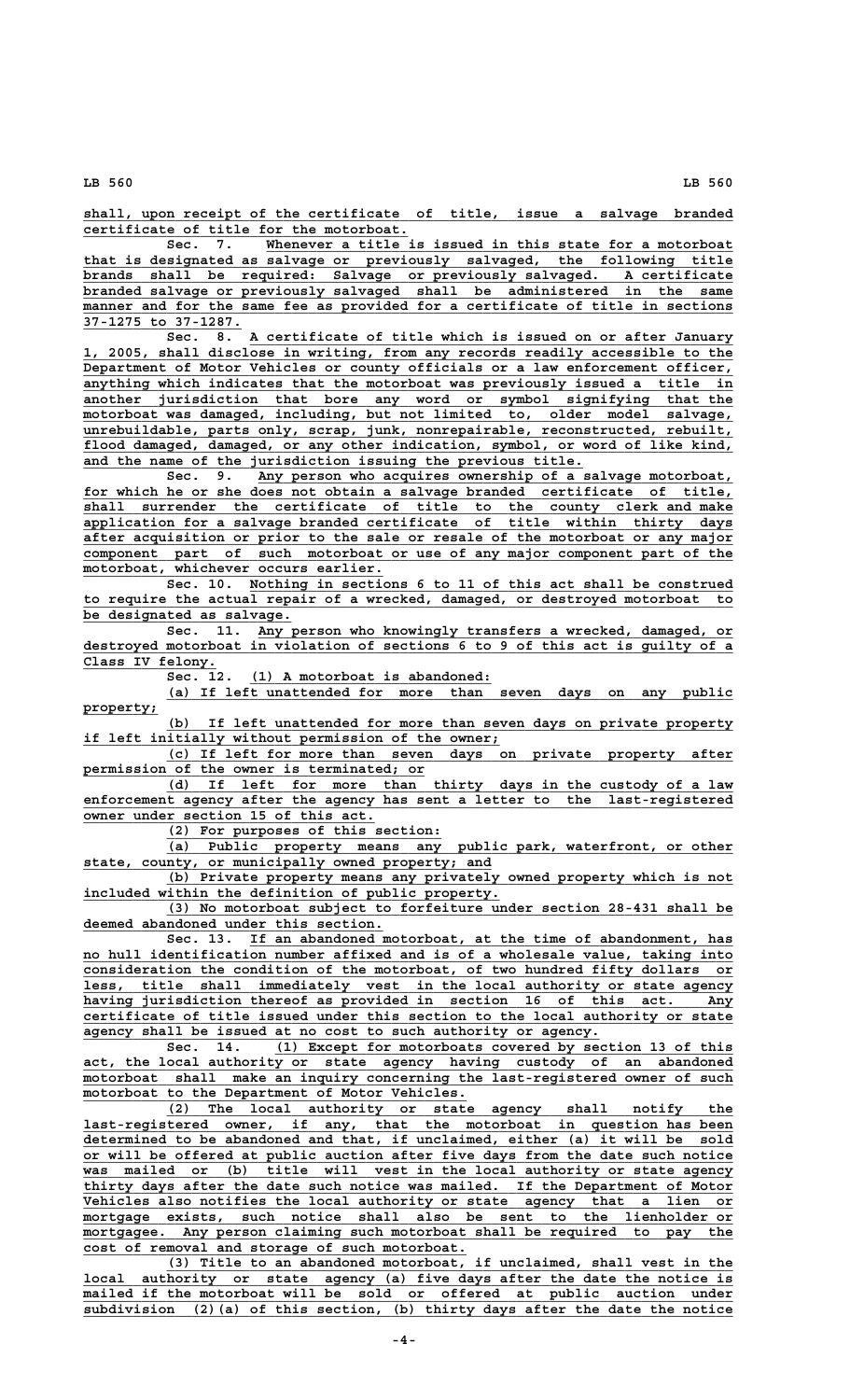**\_\_\_\_\_\_\_\_\_\_\_\_\_\_\_\_\_\_\_\_\_\_\_\_\_\_\_\_\_\_\_\_\_\_\_\_\_\_\_\_\_\_\_\_\_\_\_\_\_\_\_\_\_\_\_\_\_\_\_\_\_\_\_\_\_\_\_\_\_\_\_\_\_\_\_\_\_\_ is mailed if the local authority or state agency will retain the motorboat, or \_\_\_\_\_\_\_\_\_\_\_\_\_\_\_\_\_\_\_\_\_\_\_\_\_\_\_\_\_\_\_\_\_\_\_\_\_\_\_\_\_\_\_\_\_\_\_\_\_\_\_\_\_\_\_\_\_\_\_\_\_\_\_\_\_\_\_\_\_\_\_\_\_\_\_\_\_\_ (c) if the last-registered owner cannot be ascertained, when notice of such \_\_\_\_\_\_\_\_\_\_\_\_\_\_\_\_\_ fact is received.**

 **\_\_\_\_\_\_\_\_\_\_\_\_\_\_\_\_\_\_\_\_\_\_\_\_\_\_\_\_\_\_\_\_\_\_\_\_\_\_\_\_\_\_\_\_\_\_\_\_\_\_\_\_\_\_\_\_\_\_\_\_\_\_\_\_\_\_\_\_ (4) After title to the abandoned motorboat vests pursuant to \_\_\_\_\_\_\_\_\_\_\_\_\_\_\_\_\_\_\_\_\_\_\_\_\_\_\_\_\_\_\_\_\_\_\_\_\_\_\_\_\_\_\_\_\_\_\_\_\_\_\_\_\_\_\_\_\_\_\_\_\_\_\_\_\_\_\_\_\_\_\_\_\_\_\_\_\_\_ subsection (3) of this section, the local authority or state agency may retain** for use, sell, or auction the abandoned motorboat. If the local authority or  **\_\_\_\_\_\_\_\_\_\_\_\_\_\_\_\_\_\_\_\_\_\_\_\_\_\_\_\_\_\_\_\_\_\_\_\_\_\_\_\_\_\_\_\_\_\_\_\_\_\_\_\_\_\_\_\_\_\_\_\_\_\_\_\_\_\_\_\_\_\_\_\_\_\_\_\_\_\_ state agency has determined that the motorboat should be retained for use, the \_\_\_\_\_\_\_\_\_\_\_\_\_\_\_\_\_\_\_\_\_\_\_\_\_\_\_\_\_\_\_\_\_\_\_\_\_\_\_\_\_\_\_\_\_\_\_\_\_\_\_\_\_\_\_\_\_\_\_\_\_\_\_\_\_\_\_\_\_\_\_\_\_\_\_\_\_\_ local authority or state agency shall, at the same time that the notice, if \_\_\_\_\_\_\_\_\_\_\_\_\_\_\_\_\_\_\_\_\_\_\_\_\_\_\_\_\_\_\_\_\_\_\_\_\_\_\_\_\_\_\_\_\_\_\_\_\_\_\_\_\_\_\_\_\_\_\_\_\_\_\_\_\_\_\_\_\_\_\_\_\_\_\_\_\_\_ any, is mailed, publish in a newspaper of general circulation in the \_\_\_\_\_\_\_\_\_\_\_\_\_\_\_\_\_\_\_\_\_\_\_\_\_\_\_\_\_\_\_\_\_\_\_\_\_\_\_\_\_\_\_\_\_\_\_\_\_\_\_\_\_\_\_\_\_\_\_\_\_\_\_\_\_\_\_\_\_\_\_\_\_\_\_\_\_\_ jurisdiction an announcement that the local authority or state agency intends \_\_\_\_\_\_\_\_\_\_\_\_\_\_\_\_\_\_\_\_\_\_\_\_\_\_\_\_\_\_\_\_\_\_\_\_\_\_\_\_\_\_\_\_\_\_\_\_\_\_\_\_\_\_\_\_\_\_\_\_\_\_\_\_\_\_\_\_\_\_\_\_\_\_\_\_\_\_ to retain the abandoned vehicle for its use and that title will vest in the \_\_\_\_\_\_\_\_\_\_\_\_\_\_\_\_\_\_\_\_\_\_\_\_\_\_\_\_\_\_\_\_\_\_\_\_\_\_\_\_\_\_\_\_\_\_\_\_\_\_\_\_\_\_\_\_\_\_\_\_\_\_\_\_\_\_ local authority or state agency thirty days after the publication.**

 **\_\_\_\_\_\_\_\_\_\_\_\_\_\_\_\_\_\_\_\_\_\_\_\_\_\_\_\_\_\_\_\_\_\_\_\_\_\_\_\_\_\_\_\_\_\_\_\_\_\_\_\_\_\_\_\_\_\_ Sec. 15. A state or local law enforcement agency which has custody \_\_\_\_\_\_\_\_\_\_\_\_\_\_\_\_\_\_\_\_\_\_\_\_\_\_\_\_\_\_\_\_\_\_\_\_\_\_\_\_\_\_\_\_\_\_\_\_\_\_\_\_\_\_\_\_\_\_\_\_\_\_\_\_\_\_\_\_\_\_\_\_\_\_\_\_\_\_ of a motorboat for investigatory purposes and has no further need to keep it \_\_\_\_\_\_\_\_\_\_\_\_\_\_\_\_\_\_\_\_\_\_\_\_\_\_\_\_\_\_\_\_\_\_\_\_\_\_\_\_\_\_\_\_\_\_\_\_\_\_\_\_\_\_\_\_\_\_\_\_\_\_\_\_\_\_\_\_\_\_\_\_\_\_\_\_\_\_ in custody shall send a certified letter to each of the last-registered owners \_\_\_\_\_\_\_\_\_\_\_\_\_\_\_\_\_\_\_\_\_\_\_\_\_\_\_\_\_\_\_\_\_\_\_\_\_\_\_\_\_\_\_\_\_\_\_\_\_\_\_\_\_\_\_\_\_\_\_\_\_\_\_\_\_\_\_\_\_\_\_\_\_\_\_\_\_\_ stating that the motorboat is in the custody of the law enforcement agency, \_\_\_\_\_\_\_\_\_\_\_\_\_\_\_\_\_\_\_\_\_\_\_\_\_\_\_\_\_\_\_\_\_\_\_\_\_\_\_\_\_\_\_\_\_\_\_\_\_\_\_\_\_\_\_\_\_\_\_\_\_\_\_\_\_\_\_\_\_\_\_\_\_\_\_\_\_\_ that the motorboat is no longer needed for law enforcement purposes, and that \_\_\_\_\_\_\_\_\_\_\_\_\_\_\_\_\_\_\_\_\_\_\_\_\_\_\_\_\_\_\_\_\_\_\_\_\_\_\_\_\_\_\_\_\_\_\_\_\_\_\_\_\_\_\_\_\_\_\_\_\_\_\_\_\_\_\_\_\_\_\_\_\_\_\_\_\_\_ after thirty days the agency will dispose of the motorboat. This section \_\_\_\_\_\_\_\_\_\_\_\_\_\_\_\_\_\_\_\_\_\_\_\_\_\_\_\_\_\_\_\_\_\_\_\_\_\_\_\_\_\_\_\_\_\_\_\_\_\_\_\_\_\_\_\_\_\_\_\_\_\_\_\_\_\_\_\_\_\_\_\_\_\_\_\_\_\_ shall not apply to a motorboat subject to forfeiture under section 28-431. No \_\_\_\_\_\_\_\_\_\_\_\_\_\_\_\_\_\_\_\_\_\_\_\_\_\_\_\_\_\_\_\_\_\_\_\_\_\_\_\_\_\_\_\_\_\_\_\_\_\_\_\_\_\_\_\_\_\_\_\_\_\_\_\_\_\_\_\_\_\_\_\_\_\_\_\_\_\_ storage fees shall be assessed against the registered owner of a motorboat \_\_\_\_\_\_\_\_\_\_\_\_\_\_\_\_\_\_\_\_\_\_\_\_\_\_\_\_\_\_\_\_\_\_\_\_\_\_\_\_\_\_\_\_\_\_\_\_\_\_\_\_\_\_\_\_\_\_\_\_\_\_\_\_\_\_\_\_\_\_\_\_\_\_\_\_\_\_ held in custody for investigatory purposes under this section unless the \_\_\_\_\_\_\_\_\_\_\_\_\_\_\_\_\_\_\_\_\_\_\_\_\_\_\_\_\_\_\_\_\_\_\_\_\_\_\_\_\_\_\_\_\_\_\_\_\_\_\_\_\_\_\_\_\_\_\_\_\_\_\_\_\_\_\_\_\_\_\_\_\_\_\_\_\_\_ registered owner or the person in possession of the motorboat when it is taken \_\_\_\_\_\_\_\_\_\_\_\_\_\_\_\_\_\_\_\_\_\_\_\_\_\_\_\_\_\_\_\_\_\_\_\_\_\_\_\_\_\_\_\_\_\_\_\_\_\_\_\_\_\_\_\_\_\_\_\_\_\_\_\_\_\_\_\_\_\_\_\_\_\_\_\_\_\_ into custody is charged with a felony or misdemeanor related to the offense** for which the law enforcement agency took the motorboat into custody. If  **\_\_\_\_\_\_\_\_\_\_\_\_\_\_\_\_\_\_\_\_\_\_\_\_\_\_\_\_\_\_\_\_\_\_\_\_\_\_\_\_\_\_\_\_\_\_\_\_\_\_\_\_\_\_\_\_\_\_\_\_\_\_\_\_\_\_\_\_\_\_\_\_\_\_\_\_\_\_ registered owner or the person in possession of the motorboat when it is taken \_\_\_\_\_\_\_\_\_\_\_\_\_\_\_\_\_\_\_\_\_\_\_\_\_\_\_\_\_\_\_\_\_\_\_\_\_\_\_\_\_\_\_\_\_\_\_\_\_\_\_\_\_\_\_\_\_\_\_\_\_\_\_\_\_\_\_\_\_\_\_\_\_\_\_\_\_\_ into custody is charged with a felony or misdemeanor but is not convicted, the \_\_\_\_\_\_\_\_\_\_\_\_\_\_\_\_\_\_\_\_\_\_\_\_\_\_\_\_\_\_\_\_\_\_\_\_\_\_\_\_\_\_\_\_\_\_\_\_\_\_\_\_\_\_\_\_\_\_\_\_\_\_\_\_\_\_\_ registered owner shall be entitled to a refund of the storage fees.**

 **\_\_\_\_\_\_\_\_\_\_\_\_\_\_\_\_\_\_\_\_\_\_\_\_\_\_\_\_\_\_\_\_\_\_\_\_\_\_\_\_\_\_\_\_\_\_\_\_\_\_\_\_\_\_\_\_\_ Sec. 16. If a state agency caused an abandoned motorboat described \_\_\_\_\_\_\_\_\_\_\_\_\_\_\_\_\_\_\_\_\_\_\_\_\_\_\_\_\_\_\_\_\_\_\_\_\_\_\_\_\_\_\_\_\_\_\_\_\_\_\_\_\_\_\_\_\_\_\_\_\_\_\_\_\_\_\_\_\_\_\_\_\_\_\_\_\_\_ in subdivision (1)(d) of section 12 of this act to be removed from public \_\_\_\_\_\_\_\_\_\_\_\_\_\_\_\_\_\_\_\_\_\_\_\_\_\_\_\_\_\_\_\_\_\_\_\_\_\_\_\_\_\_\_\_\_\_\_\_\_\_\_\_\_\_\_\_\_\_\_\_\_\_\_\_\_\_\_\_\_\_\_\_\_\_\_\_\_\_ property, the state agency shall be entitled to custody of the motorboat. If \_\_\_\_\_\_\_\_\_\_\_\_\_\_\_\_\_\_\_\_\_\_\_\_\_\_\_\_\_\_\_\_\_\_\_\_\_\_\_\_\_\_\_\_\_\_\_\_\_\_\_\_\_\_\_\_\_\_\_\_\_\_\_\_\_\_\_\_\_\_\_\_\_\_\_\_\_\_ a state agency caused an abandoned motorboat described in subdivision (1)(a), \_\_\_\_\_\_\_\_\_\_\_\_\_\_\_\_\_\_\_\_\_\_\_\_\_\_\_\_\_\_\_\_\_\_\_\_\_\_\_\_\_\_\_\_\_\_\_\_\_\_\_\_\_\_\_\_\_\_\_\_\_\_\_\_\_\_\_\_\_\_\_\_\_\_\_\_\_\_ (b), or (c) of section 12 of this act to be removed from public property, the \_\_\_\_\_\_\_\_\_\_\_\_\_\_\_\_\_\_\_\_\_\_\_\_\_\_\_\_\_\_\_\_\_\_\_\_\_\_\_\_\_\_\_\_\_\_\_\_\_\_\_\_\_\_\_\_\_\_\_\_\_\_\_\_\_\_\_\_\_\_\_\_\_\_\_\_\_\_ state agency shall deliver the motorboat to the local authority which shall \_\_\_\_\_\_\_\_\_\_\_\_\_\_\_\_\_\_\_\_\_\_\_\_\_\_\_\_\_\_\_\_\_\_\_\_\_\_\_\_\_\_\_\_\_\_\_\_\_\_\_\_\_\_\_\_\_\_\_\_\_\_\_\_\_\_\_\_\_\_\_\_\_\_\_\_\_\_ have custody. The local authority entitled to custody of an abandoned** motorboat shall be the county in which the motorboat was abandoned or, if  **\_\_\_\_\_\_\_\_\_\_\_\_\_\_\_\_\_\_\_\_\_\_\_\_\_\_\_\_\_\_\_\_\_\_\_\_\_\_\_\_\_\_\_\_\_\_\_\_\_\_\_\_\_\_\_\_\_\_\_\_\_\_\_\_\_\_\_\_\_\_\_\_\_\_\_\_\_\_ abandoned in a city or village, the city or village in which the motorboat was abandoned. \_\_\_\_\_\_\_\_\_\_**

Sec. 17. Any proceeds from the sale of an abandoned motorboat less any expenses incurred by the local authority or state agency shall be held by  **\_\_\_\_\_\_\_\_\_\_\_\_\_\_\_\_\_\_\_\_\_\_\_\_\_\_\_\_\_\_\_\_\_\_\_\_\_\_\_\_\_\_\_\_\_\_\_\_\_\_\_\_\_\_\_\_\_\_\_\_\_\_\_\_\_\_\_\_\_\_\_\_\_\_\_\_\_\_ the local authority or state agency, without interest, for the benefit of the \_\_\_\_\_\_\_\_\_\_\_\_\_\_\_\_\_\_\_\_\_\_\_\_\_\_\_\_\_\_\_\_\_\_\_\_\_\_\_\_\_\_\_\_\_\_\_\_\_\_\_\_\_\_\_\_\_\_\_\_\_\_\_\_\_\_\_\_\_\_\_\_\_\_\_\_\_\_ owner or lienholders of such motorboat for a period of two years. If not \_\_\_\_\_\_\_\_\_\_\_\_\_\_\_\_\_\_\_\_\_\_\_\_\_\_\_\_\_\_\_\_\_\_\_\_\_\_\_\_\_\_\_\_\_\_\_\_\_\_\_\_\_\_\_\_\_\_\_\_\_\_\_\_\_\_\_\_\_\_\_\_\_\_\_\_\_\_ claimed within such two-year period, the proceeds shall be paid into the \_\_\_\_\_\_\_\_\_\_\_\_\_\_\_\_\_\_\_\_\_\_\_\_\_\_\_\_\_\_\_\_\_\_\_\_\_\_\_\_\_\_\_\_\_\_\_\_\_\_\_\_\_\_\_\_\_\_\_\_\_\_\_\_\_\_\_\_\_\_\_\_\_\_\_\_\_\_ general fund of the local authority entitled to custody under section 16 of \_\_\_\_\_\_\_\_\_\_\_\_\_\_\_\_\_\_\_\_\_\_\_\_\_\_\_\_\_\_\_\_\_\_\_\_\_\_\_\_\_\_\_\_\_\_\_\_\_\_\_\_\_\_\_\_\_\_\_\_\_\_\_\_\_\_\_\_\_\_\_\_\_\_\_\_\_\_ this act or the General Fund if a state agency is entitled to custody under \_\_\_\_\_\_\_\_\_\_\_\_\_\_\_\_\_\_\_\_\_\_\_ section 16 of this act.**

> Sec. 18. Neither the owner, lessee, nor occupant of the premises from which any abandoned motorboat is removed, nor the state, city, village,  **\_\_\_\_\_\_\_\_\_\_\_\_\_\_\_\_\_\_\_\_\_\_\_\_\_\_\_\_\_\_\_\_\_\_\_\_\_\_\_\_\_\_\_\_\_\_\_\_\_\_\_\_\_\_\_\_\_\_\_\_\_\_\_\_\_\_\_\_\_\_\_\_\_\_\_\_\_\_ or county, shall be liable for any loss or damage to such motorboat which \_\_\_\_\_\_\_\_\_\_\_\_\_\_\_\_\_\_\_\_\_\_\_\_\_\_\_\_\_\_\_\_\_\_\_\_\_\_\_\_\_\_\_\_\_\_\_\_\_\_\_\_\_\_\_\_\_\_\_\_\_\_\_\_\_\_\_\_\_\_\_\_\_\_\_\_\_\_ occurs during its removal or while in the possession of the state, city, \_\_\_\_\_\_\_\_\_\_\_\_\_\_\_\_\_\_\_\_\_\_\_\_\_\_\_\_\_\_\_\_\_\_\_\_\_\_\_\_\_\_\_\_\_\_\_\_\_\_\_\_\_\_\_\_\_\_\_\_\_\_\_\_\_\_\_\_\_\_\_\_\_\_\_\_\_\_ village, or county or its contractual agent or as a result of any subsequent disposition. \_\_\_\_\_\_\_\_\_\_\_\_**

Sec. 19. No person shall cause any motorboat to be abandoned as  **\_\_\_\_\_\_\_\_\_\_\_\_\_\_\_\_\_\_\_\_\_\_\_\_\_\_\_\_\_\_\_\_\_\_\_\_\_\_\_\_\_\_\_\_\_\_\_\_\_\_\_\_\_\_\_\_\_\_\_\_\_\_\_\_\_\_\_\_\_\_\_ described in subdivision (1)(a), (b), or (c) of section 12 of this act.**

 **\_\_\_\_\_\_\_\_\_\_\_\_\_\_\_\_\_\_\_\_\_\_\_\_\_\_\_\_\_\_\_\_\_\_\_\_\_\_\_\_\_\_\_\_\_\_\_\_\_\_\_\_\_\_\_\_\_\_ Sec. 20. No person other than one authorized by the appropriate \_\_\_\_\_\_\_\_\_\_\_\_\_\_\_\_\_\_\_\_\_\_\_\_\_\_\_\_\_\_\_\_\_\_\_\_\_\_\_\_\_\_\_\_\_\_\_\_\_\_\_\_\_\_\_\_\_\_\_\_\_\_\_\_\_\_\_\_\_\_\_\_\_\_\_\_\_\_ local authority or state agency shall destroy, deface, or remove any part of a**  $motorboat$  which is left unattended on a highway or other public place without  **\_\_\_\_\_\_\_\_\_\_\_\_\_\_\_\_\_\_\_\_\_\_\_\_\_\_\_\_\_\_\_\_\_\_\_\_\_\_\_\_\_\_\_\_\_\_\_\_\_\_\_\_\_\_\_\_\_\_\_\_\_\_\_\_\_\_\_\_\_\_\_\_\_\_\_\_\_\_ a hull identification number affixed or which is abandoned. Anyone violating \_\_\_\_\_\_\_\_\_\_\_\_\_\_\_\_\_\_\_\_\_\_\_\_\_\_\_\_\_\_\_\_\_\_\_\_\_\_\_\_\_\_\_\_\_\_\_\_ this section is guilty of a Class V misdemeanor.**

Sec. 21. The last-registered owner of an abandoned motorboat shall be liable to the local authority or state agency for the costs of removal and  **\_\_\_\_\_\_\_\_\_\_\_\_\_\_\_\_\_\_\_\_\_\_\_\_\_\_ storage of such motorboat.**

 **\_\_\_\_\_\_\_\_\_\_\_\_\_\_\_\_\_\_\_\_\_\_\_\_\_\_\_\_\_\_\_\_\_\_\_\_\_\_\_\_\_\_\_\_\_\_\_\_\_\_\_\_\_\_\_ Sec. 22. The Director of Motor Vehicles may adopt and promulgate** rules and regulations providing for such forms and procedures as are necessary  **\_\_\_\_\_\_\_\_\_\_\_\_\_\_\_\_\_\_\_\_\_\_\_\_\_\_\_\_\_\_\_\_\_\_\_\_\_\_\_\_\_\_\_\_\_\_\_\_\_\_\_\_\_\_\_\_\_\_\_\_\_\_\_\_\_\_\_\_\_\_\_\_\_\_\_\_\_\_ or desirable to effectuate sections 12 to 23 of this act. Such rules and \_\_\_\_\_\_\_\_\_\_\_\_\_\_\_\_\_\_\_\_\_\_\_\_\_\_\_\_\_\_\_\_\_\_\_\_\_\_\_\_\_\_\_\_\_\_\_\_\_\_\_\_\_\_\_\_\_\_\_\_\_\_\_\_\_\_\_\_\_\_\_\_\_\_\_\_\_\_ regulations may include procedures for the removal and disposition of hull \_\_\_\_\_\_\_\_\_\_\_\_\_\_\_\_\_\_\_\_\_\_\_\_\_\_\_\_\_\_\_\_\_\_\_\_\_\_\_\_\_\_\_\_\_\_\_\_\_\_\_\_\_\_\_\_\_\_\_\_\_\_\_\_\_\_\_\_\_\_\_\_\_\_\_\_\_\_ identification numbers of abandoned motorboats, forms for local records for \_\_\_\_\_\_\_\_\_\_\_\_\_\_\_\_\_\_\_\_\_\_\_\_\_\_\_\_\_\_\_\_\_\_\_\_\_\_\_\_\_\_\_\_\_\_\_\_\_\_\_\_\_\_\_\_\_\_\_\_\_\_\_\_\_\_\_\_\_\_\_\_\_\_\_\_\_ abandoned motorboats, and inquiries relating to ownership of such motorboats. \_\_\_\_\_\_\_\_\_\_\_\_\_\_\_\_\_\_\_\_\_\_\_\_\_\_\_\_\_\_\_\_\_\_\_\_\_\_\_\_\_\_\_\_\_\_\_\_\_\_\_\_\_\_\_\_ Sec. 23. Any person violating sections 12 to 19 of this act shall**

 **\_\_\_\_\_\_\_\_\_\_\_\_\_\_\_\_\_\_\_\_\_\_\_\_\_\_\_\_\_\_\_\_\_\_\_\_ be guilty of a Class II misdemeanor. Sec. 24. Section 60-106, Revised Statutes Supplement, 2003, is**

**amended to read:**

**60-106. (1) Each county shall issue and file certificates of title**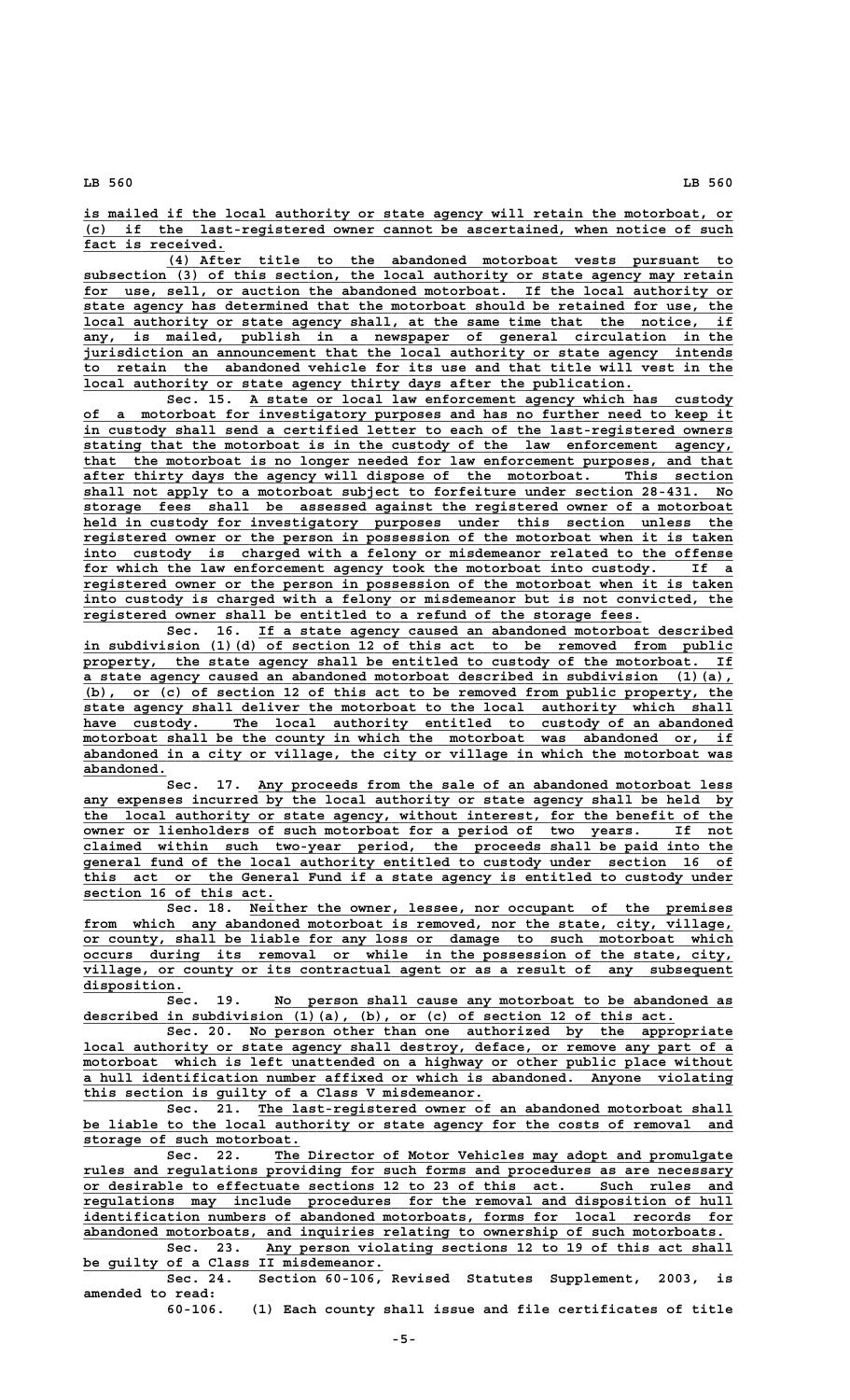**using the vehicle titling and registration computer system prescribed by the Department of Motor Vehicles.**

**(2)(a) Application for a certificate of title shall be made upon a form prescribed by the Department of Motor Vehicles. All applications shall be accompanied by the fee prescribed in section 60-115.**

**(b) All applications for a certificate of title to a mobile home as defined in subdivision (2) of section 60-614 shall be accompanied by a mobile home transfer statement prescribed by the Property Tax Administrator. The mobile home transfer statement shall be filed by the applicant with the county clerk of the county of application for title. The county clerk shall issue a certificate of title to a mobile home but shall not deliver the certificate of title unless the mobile home transfer statement accompanies the application for title, except that the failure to provide the mobile home transfer statement shall not prevent the notation of a lien on the face of the certificate of title to the mobile home pursuant to section 60-110 and delivery to the holder of the first lien. The county clerk shall retain the original copy of the mobile home transfer statement, forward two copies to the county assessor, and provide a copy to the applicant.**

**(3)(a) If the motor vehicle has situs in Nebraska, the application shall be filed with the county clerk of the county in which the vehicle has situs as defined in section 60-3001.**

**(b) If the applicant is a nonresident, the application shall be filed in the county in which the transaction is consummated.**

**(c) All applicants registering a vehicle pursuant to section 60-356 shall file the application for title to the vehicle with the Division of Motor Carrier Services of the Department of Motor Vehicles. The division shall deliver the certificate to the applicant if there are no liens on the vehicle. If there are any liens on the vehicle, the division shall deliver or mail the certificate of title to the holder of the first lien on the day of issuance. All certificates of title issued by the division shall be issued in the manner prescribed for the county clerk in section 60-107.**

**(4) If a certificate of title has previously been issued for the motor vehicle in this state, the application for a new certificate of title shall be accompanied by the certificate of title duly assigned unless otherwise provided for in sections 60-102 to 60-117. If a certificate of title has not previously been issued for the motor vehicle in this state or if a certificate of title is unavailable pursuant to subsection (4) of section 52-1801, the application, unless otherwise provided for in sections 60-102 to 60-117, shall be accompanied by a manufacturer's or importer's certificate, as provided for in such sections, a duly certified copy thereof, a certificate of title, a court order issued by a court of record, a manufacturer's certificate of origin, or an assigned registration certificate, if the law of the state from which the motor vehicle was brought into this state does not have a certificate of title law. If the application for a certificate of title in this state is accompanied by a valid certificate of title issued by another state which meets that state's requirements for transfer of ownership, then the application may be accepted by this state. If the vehicle is a specially constructed motor vehicle as defined in section 60-3001, the application shall be accompanied by a kit manufacturer's certificate of origin and a bill of sale or manufacturer's certificates of origin and bills of sale for all major component parts. For purposes of this subsection, certificate of title shall include a salvage certificate, a salvage branded certificate of title, or any other document of ownership issued by another state or jurisdiction for a salvage vehicle. Only a salvage branded certificate of title shall be issued to any vehicle conveyed upon a salvage certificate, a salvage branded certificate of title, or any other document of ownership issued by another state or jurisdiction for a salvage vehicle. If a certificate of title has not previously been issued for the vehicle in this state and the applicant is unable to provide such documentation, the applicant may apply for a bonded certificate of title as prescribed in section 60-111.01. The county clerk shall retain the evidence of title presented by the applicant and on which the certificate of title is issued.**

**(5) The county clerk shall use reasonable diligence in ascertaining whether or not the statements in the application for a certificate of title are true by checking the application and documents accompanying the same with the records of motor vehicles in his or her office. If he or she is satisfied that the applicant is the owner of such motor vehicle and that the application is in the proper form, the county clerk shall issue a certificate of title over his or her signature and sealed with his or her seal.**

**(6) In the case of the sale of a motor vehicle, the certificate of title shall be obtained in the name of the purchaser upon application signed by the purchaser, except that (a) for titles to be held by husband and wife,**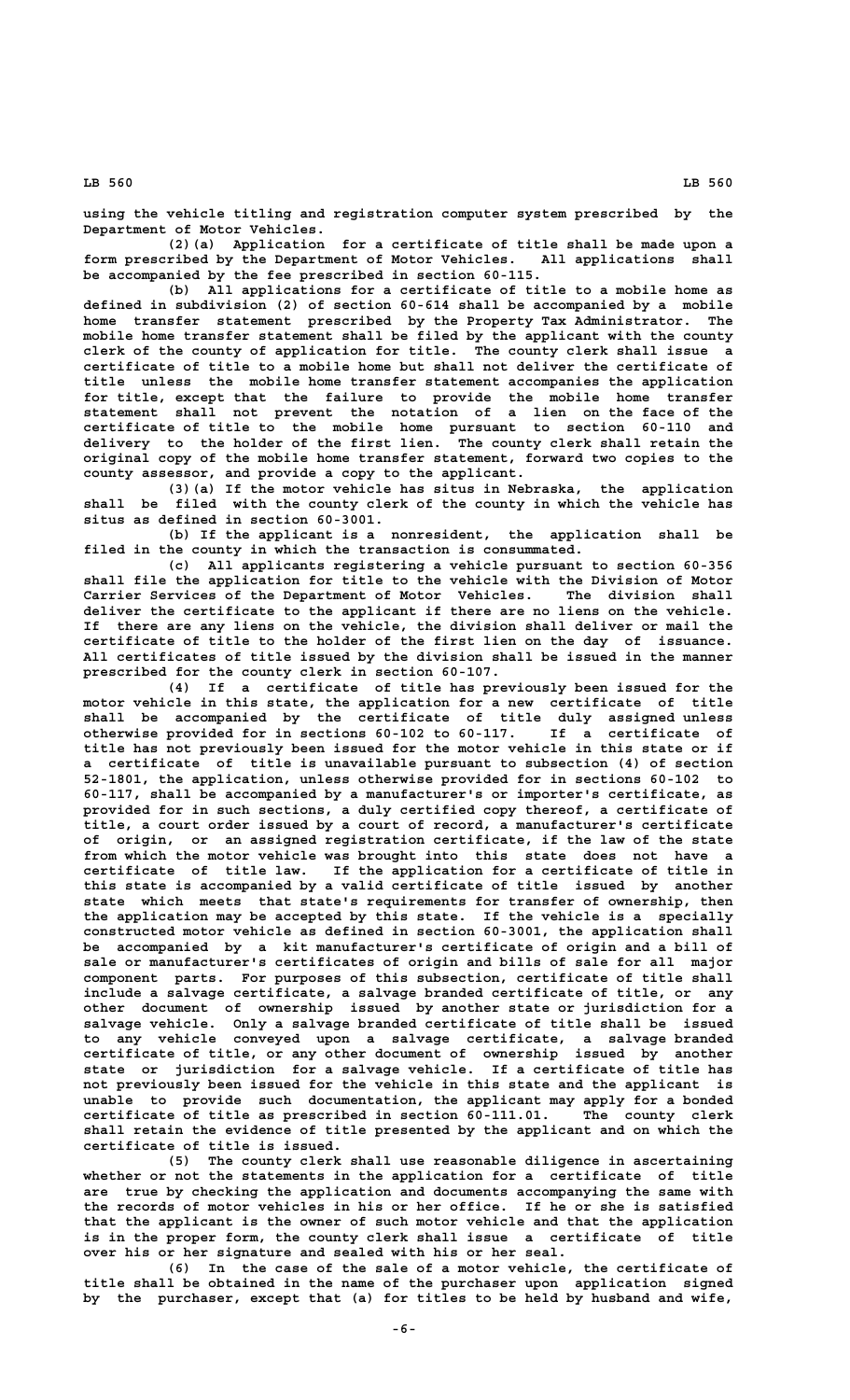**applications may be accepted upon the signature of either one as a signature for himself or herself and as agent for his or her spouse and (b) for an applicant providing proof that he or she is a handicapped or disabled person as defined in section 18-1738, applications may be accepted upon the signature of the applicant's parent, legal guardian, foster parent, or agent.**

**(7) In all cases of transfers of motor vehicles, commercial trailers, semitrailers, or cabin trailers, the application for a certificate of title shall be filed within thirty days after the delivery of such vehicle or trailer. A licensed dealer need not apply for certificates of title for motor vehicles, commercial trailers, semitrailers, or cabin trailers in stock or acquired for stock purposes, but upon transfer of such vehicle or trailer in stock or acquired for stock purposes, the licensed dealer shall give the transferee a reassignment of the certificate of title on such vehicle or trailer or an assignment of a manufacturer's or importer's certificate. If all reassignments on the certificate of title have been used, the licensed dealer shall obtain title in his or her name prior to any subsequent transfer.**

**(8) An application for a certificate of title shall include a statement that an identification inspection has been conducted on the vehicle unless (a) the title sought is a salvage branded certificate of title or a nontransferable certificate of title provided for in section 60-131, (b) the surrendered ownership document is a Nebraska certificate of title, a manufacturer's statement of origin, an importer's statement of origin, a United States Government Certificate of Release of a motor vehicle, or a nontransferable certificate of title issued under section 60-131, (c) the application for a certificate of title contains a statement that such vehicle is to be registered under section 60-356, (d) the vehicle is a cabin trailer, (e) the title sought is the first title for a motor vehicle sold directly by the manufacturer of the motor vehicle to a licensed dealer franchised by the manufacturer, or (f) the vehicle was sold at an auction authorized by the manufacturer and purchased by a licensed dealer franchised by the manufacturer of the motor vehicle. The Department of Motor Vehicles shall prescribe a form to be executed by a dealer and submitted with an application for a certificate of title for vehicles exempt from inspection pursuant to subdivision (8)(e) or (f) of this section, which form shall clearly identify the vehicle and state under penalty of law that the vehicle is exempt from inspection. The statement that an identification inspection has been conducted shall be furnished by the county sheriff of any county or by any other holder of a** current certificate of training issued pursuant to section 60-121<sub>1</sub> and shall be in a format as determined by the department, and shall expire ninety days  **\_\_\_\_\_\_\_\_\_\_\_\_\_\_\_\_\_\_\_\_\_\_\_\_\_\_\_\_\_\_\_\_ after the date of the inspection. The county clerk shall accept a certificate of inspection, approved by the Superintendent of Law Enforcement and Public Safety, from an officer of a state police agency of another state. For each inspection conducted by the Nebraska State Patrol, a fee of ten dollars shall be paid. Such fee shall be remitted to the State Treasurer for credit to the Nebraska State Patrol Cash Fund. For each inspection conducted by the county sheriff, a fee of ten dollars shall be paid to the county treasurer. All such fees shall be credited to the county sheriff's vehicle inspection account within the county general fund. The identification inspection required by this subsection shall include examination and notation of the current odometer reading and a comparison of the vehicle identification number with the number listed on the ownership records, except that if a lien is registered against a vehicle and recorded on the vehicle's ownership records, the county clerk shall provide a copy of the ownership records for use in making such comparison. If such numbers are not identical, if there is reason to believe further inspection is necessary, or if the inspection is for a Nebraska assigned number, the person performing the inspection shall make a further inspection of the vehicle which may include, but shall not be limited to, examination of other identifying numbers placed on the vehicle by the manufacturer and an inquiry into the numbering system used by the state issuing such ownership records to determine ownership of a vehicle. The identification inspection shall also include a statement that the vehicle identification number has been checked for entry in the National Crime Information Center and the Nebraska Crime Information Service. If there is cause to believe that odometer fraud exists, written notification shall be given to the office of the Attorney General. If after such inspection the sheriff or his or her designee determines that the vehicle is not the vehicle described by the ownership records, no statement shall be issued. In the case of an assembled vehicle, a kit vehicle, or a vehicle otherwise assembled, the inspection of such assembled vehicle, kit vehicle, or vehicle otherwise assembled shall include, but not be limited to, an examination of the records showing the date of receipt and source of each major component part as defined in section 60-2601.**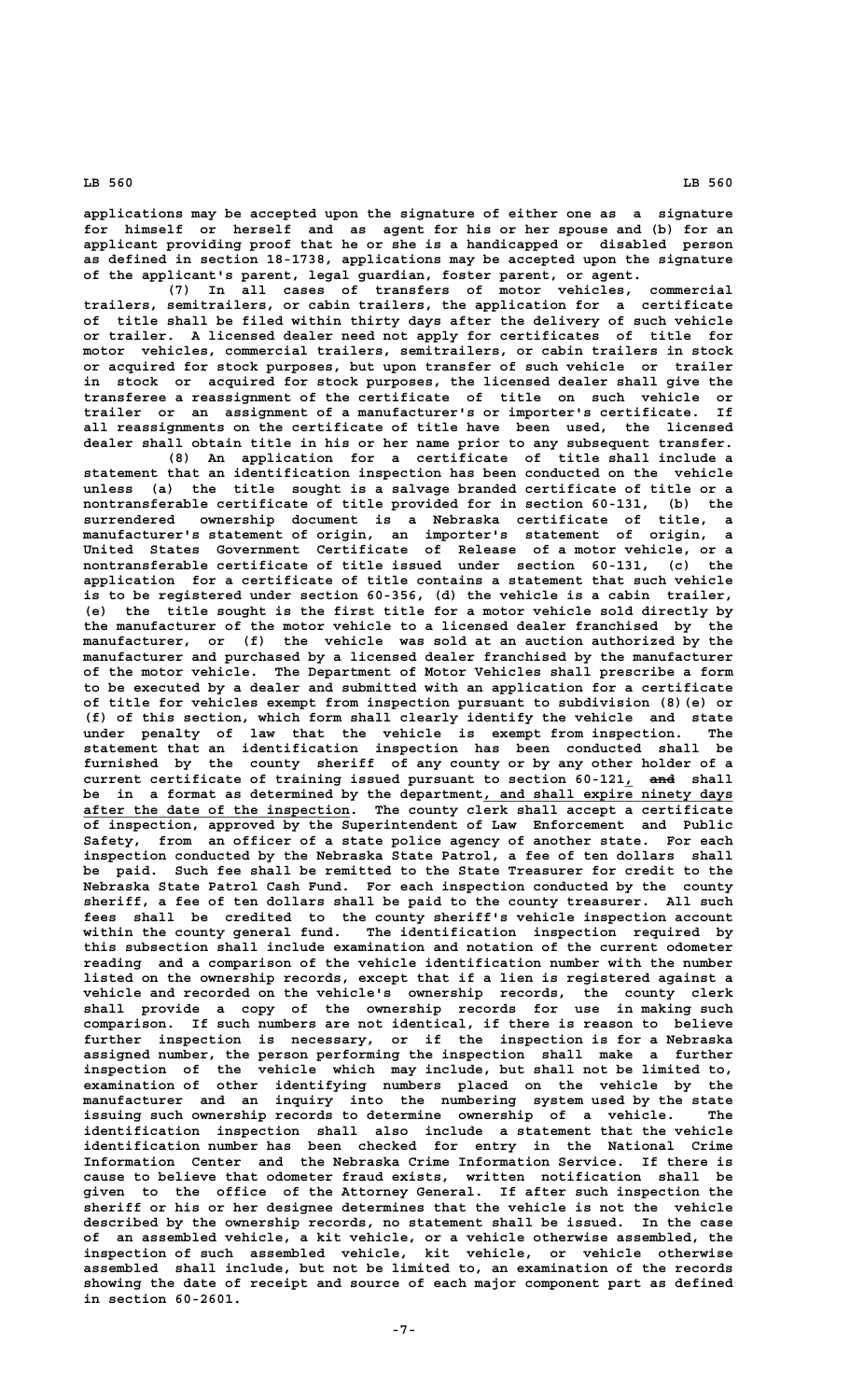**(9) An application for a certificate of title for a mobile home or cabin trailer shall be accompanied by a certificate that states that sales or use tax has been paid on the purchase of the mobile home or cabin trailer or that the transfer of title was exempt from sales and use taxes. The county clerk shall issue a certificate of title for a mobile home or cabin trailer but shall not deliver the certificate of title unless the certificate required under this subsection accompanies the application for certificate of title for the mobile home or cabin trailer, except that the failure of the application to be accompanied by such certificate shall not prevent the notation of a lien on the face of the certificate of title to the mobile home or cabin trailer pursuant to section 60-110 and delivery to the holder of the first lien.**

**(10) If a county board consolidates services under the office of a designated county official other than the county clerk pursuant to section 23-186:**

**(a) Applications under subsections (2), (3), and (9) of this section shall be submitted to the designated county official;**

**(b) The designated county official shall perform the duties imposed on the county clerk under subsections (2), (5), and (9) of this section;**

**(c) The designated county official may accept certificates of inspection under the conditions described in subsection (8) of this section; and**

**(d) The designated county official shall act as office of record for title documents, applications, odometer statements, certificates of inspections, and lien and cancellation of lien notations.**

Section 60-108, Revised Statutes Supplement, 2002, is **amended to read:**

**60-108. (1) The Department of Motor Vehicles shall may adopt and ————— \_\_\_ promulgate rules and regulations to insure uniform and orderly operation of Chapter 60, article 1, and the county clerks of all counties shall conform to such rules and regulations and act at the direction of the department. The department shall also provide the county clerks with the necessary training for the proper administration of Chapter 60, article 1. The department shall receive all instruments forwarded to it by the county clerks under Chapter 60, article 1, and shall maintain indices covering the state at large for the instruments so received. These indices shall be by motor number or by an identification number as provided for in section 60-302 and alphabetically by the owner's name and shall be for the state at large and not for individual counties. The department shall provide and furnish the forms required by section 60-114, except manufacturers' or importers' certificates.**

**(2) The department shall check with its records all duplicate certificates of title received from the county clerks. If it appears that a certificate of title has been improperly issued, the department shall cancel the same. Upon cancellation of any certificate of title, the department shall notify the county clerk who issued the same, and such county clerk shall thereupon enter the cancellation upon his or her records. The department shall also notify the person to whom such certificate of title was issued, as well as any lienholders appearing thereon, of the cancellation and shall demand the surrender of such certificate of title, but the cancellation shall not affect the validity of any lien noted thereon. The holder of such certificate of title shall return the same to the department forthwith. If a certificate of registration has been issued to the holder of a certificate of title so canceled, the department shall immediately cancel the same and demand the return of such certificate of registration and license plates or tags, and the holder of such certificate of registration and license plates or tags shall return the same to the department forthwith.**

**(3) The county clerk shall keep on hand a sufficient supply of blank forms which, except certificate of title and forms, shall be furnished and distributed without charge to manufacturers, licensed dealers, or other persons residing within the county.**

**(4) If a county board consolidates services under the office of a designated county official other than the county clerk pursuant to section 23-186, the designated county official shall conform to the applicable rules and regulations of the department, shall take the training provided by the department, and shall keep on hand a sufficient supply of blank forms which, except for certificate of title and forms, shall be furnished and distributed without charge to manufacturers, licensed dealers, or other persons residing within the county.**

**Sec. 26. Section 60-110, Revised Statutes Supplement, 2002, is amended to read:**

 **\_\_\_ 60-110. (1) The provisions of article 9, Uniform Commercial Code, shall never be construed to apply to or to permit or require the deposit, filing, or other record whatsoever of a security agreement, conveyance**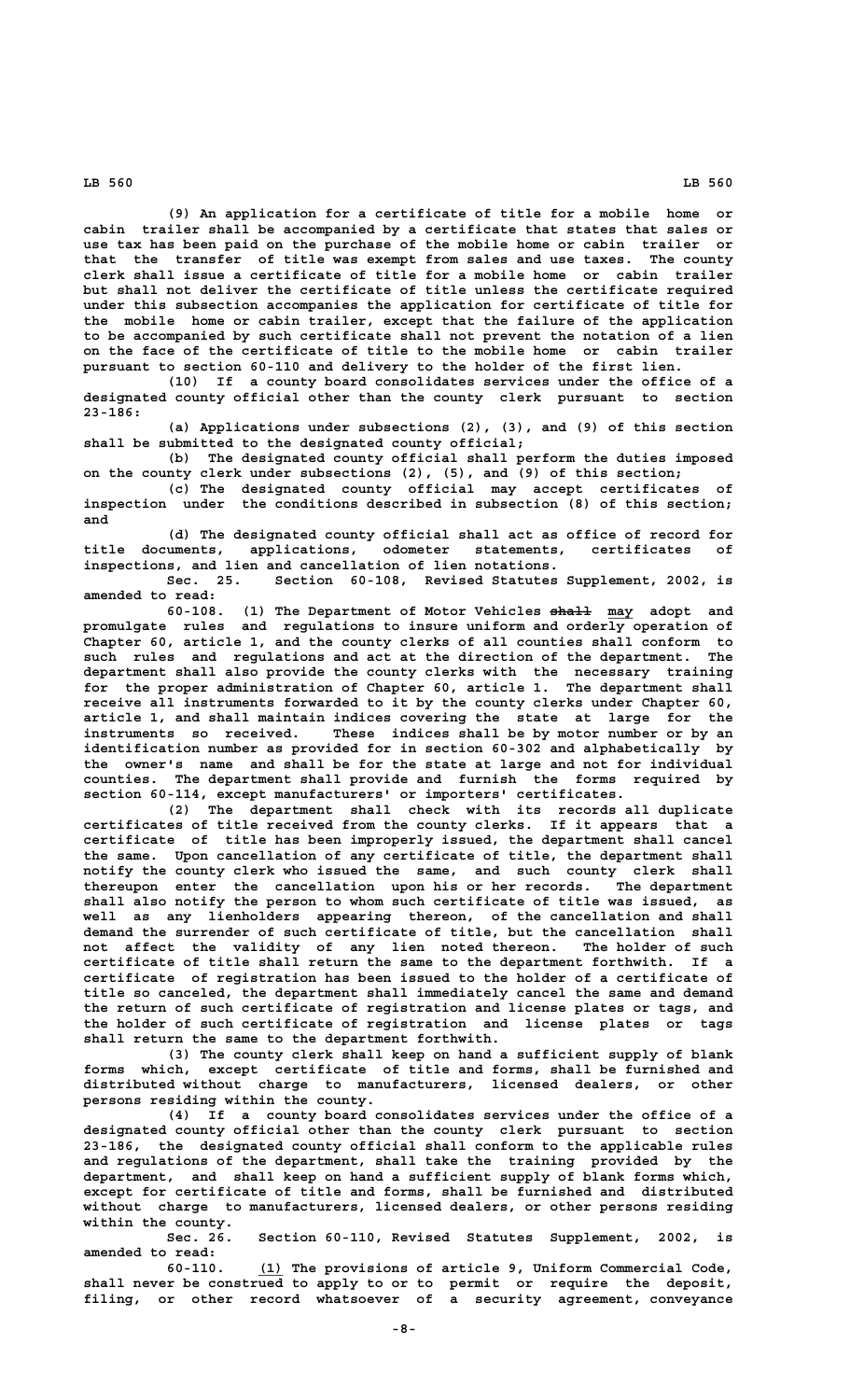**intended to operate as a mortgage, trust receipt, conditional sales contract, or similar instrument or any copy of the same covering a motor vehicle. Any mortgage, conveyance intended to operate as a security agreement as provided by article 9, Uniform Commercial Code, trust receipt, conditional sales contract, or other similar instrument covering a motor vehicle, if such instrument is accompanied by delivery of such manufacturer's or importer's certificate and followed by actual and continued possession of the same by the holder of such instrument or, in the case of a certificate of title, if a notation of the same has been made by the county clerk or the Department of Motor Vehicles on the face thereof, shall be valid as against the creditors of the debtor, whether armed with process or not, and subsequent purchasers, secured parties, and other lienholders or claimants but otherwise shall not be valid against them, except that during any period in which a motor vehicle is inventory, as defined in section 9-102, Uniform Commercial Code, held for sale by a person or corporation that is licensed as provided in Chapter 60, article 14, and is in the business of selling motor vehicles, the filing provisions of article 9, Uniform Commercial Code, as applied to inventory, shall apply to a security interest in such motor vehicle created by such person or corporation as debtor without the notation of lien on the instrument of title. A buyer at retail from a licensed dealer of any vehicle which is subject to Chapter 60, article 14, in the ordinary course of business shall take such vehicle free of any security interest.**

 **\_\_\_ ——— ————————— \_\_\_\_\_\_\_\_\_\_\_\_\_\_\_\_\_\_\_\_\_\_\_\_\_\_\_\_\_\_ (2) Subject to the foregoing subsection (1) of this section, all liens, security agreements, and encumbrances noted upon a certificate of title shall take priority according to the order of time in which the same are noted thereon by the county clerk or the Department of Motor Vehicles. Exposure for sale of any motor vehicle by the owner thereof with the knowledge or with the knowledge and consent of the holder of any lien, security agreement, or encumbrance on such motor vehicle shall not render the same void or ineffective as against the creditors of such owner or holder of subsequent liens, security agreements, or encumbrances upon such motor vehicle.**

 **\_\_\_ (3) The holder of a security agreement, trust receipt, conditional sales contract, or similar instrument, upon presentation of such instrument to the department, if the certificate of title was issued by the department, or to any county clerk together with the certificate of title and the fee prescribed by section 60-115, may have a notation of such lien made on the face of such certificate of title. The county clerk or the department shall enter the notation and the date thereof over the signature of such officer or deputy and the seal of office. If noted by a county clerk, he or she shall on that day notify the department which shall note the lien on its records. The county clerk or the department shall also indicate by appropriate notation and on such instrument itself the fact that such lien has been noted on the certificate of title.**

 **\_\_\_ (4) The county clerk or the department, upon receipt of a lien instrument duly signed by the owner in the manner prescribed by law governing such lien instruments together with the fee prescribed for notation of lien, shall notify the first lienholder to deliver to the county clerk or the department, within fifteen days from the date of notice, the certificate of title to permit notation of such junior lien and, after such notation of lien, the county clerk or the department shall deliver the certificate of title to the first lienholder. The holder of a certificate of title who refuses to deliver a certificate of title to the county clerk or the department for the purpose of showing a junior lien on such certificate of title within fifteen days from the date when notified to do so shall be liable for damages to such junior lienholder for the amount of damages such junior lienholder suffered by reason of the holder of the certificate of title refusing to permit the showing of such lien on the certificate of title.**

 **\_\_\_ (5) When such lien is discharged, the holder shall, within fifteen days after payment is received, note a cancellation of the lien on the face of the certificate of title over his, her, or its signature and deliver the certificate of title to the county clerk or the department which shall note the cancellation of the lien on the face of the certificate of title and on the records of such office. If delivered to a county clerk, he or she shall on that day notify the department which shall note the cancellation on its records. The county clerk or the department shall then return the certificate of title to the owner or as otherwise directed by the owner. The cancellation of lien shall be noted on the certificate of title without charge. If the \_\_\_\_\_\_ \_\_\_\_\_\_\_\_\_\_\_\_\_\_\_\_\_\_\_\_\_\_\_\_\_\_\_\_\_\_\_\_\_\_\_\_\_\_\_\_\_\_\_\_\_\_\_\_\_\_\_\_\_\_\_\_\_\_\_\_\_\_\_\_\_\_\_\_\_\_\_\_\_\_\_\_\_\_ holder of the title cannot locate a lienholder, a lien may be discharged ten \_\_\_\_\_\_\_\_\_\_\_\_\_\_\_\_\_\_\_\_\_\_\_\_\_\_\_\_\_\_\_\_\_\_\_\_\_\_\_\_\_\_\_\_\_\_\_\_\_\_\_\_\_\_\_\_\_\_\_\_\_\_\_\_\_\_\_\_\_\_\_\_\_\_\_\_\_\_ years after the date of filing by presenting proof that thirty days have \_\_\_\_\_\_\_\_\_\_\_\_\_\_\_\_\_\_\_\_\_\_\_\_\_\_\_\_\_\_\_\_\_\_\_\_\_\_\_\_\_\_\_\_\_\_\_\_\_\_\_\_\_\_\_\_\_\_\_\_\_\_\_\_\_\_\_\_\_\_\_\_\_\_\_\_\_\_ passed since the mailing of a written notice by certified mail, return receipt \_\_\_\_\_\_\_\_\_\_\_\_\_\_\_\_\_\_\_\_\_\_\_\_\_\_\_\_\_\_\_\_\_\_\_\_\_\_\_\_\_\_\_\_\_\_\_\_\_\_\_\_\_\_\_ requested, to the last-known address of the lienholder.**

 **\_\_\_ (6) If a county board consolidates services under the office of a**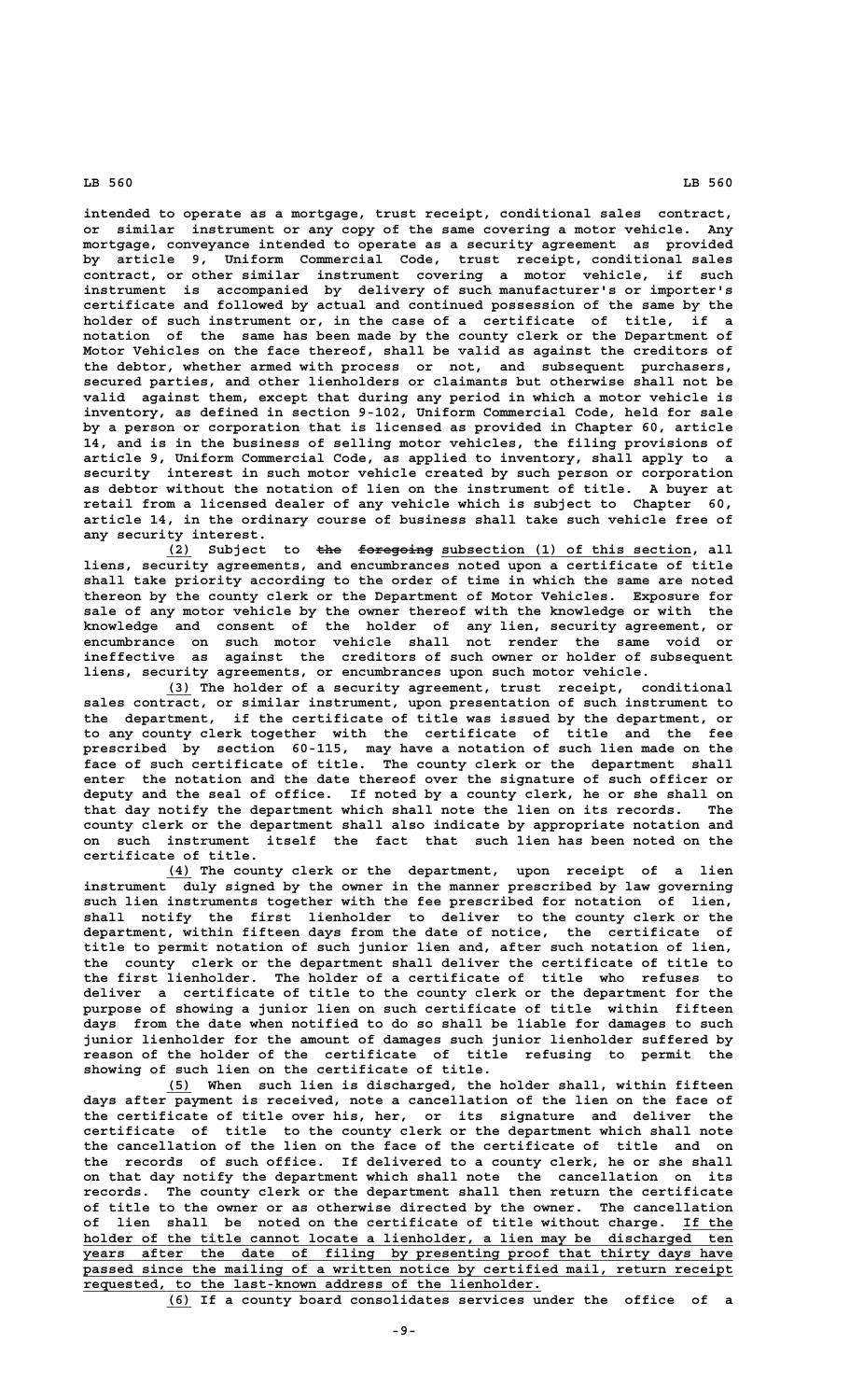**designated county official other than the county clerk pursuant to section 23-186, the designated county official shall make notations of all liens and cancellation of liens on motor vehicles and collect fees pursuant to section 60-115.**

**Sec. 27. Section 60-111.01, Revised Statutes Supplement, 2002, is amended to read:**

**60-111.01. (1) The Department of Motor Vehicles shall issue a bonded certificate of title to an applicant who:**

**(a) Presents evidence reasonably sufficient to satisfy the department of the applicant's ownership of the vehicle or security interest in the vehicle;**

**(b) Provides a statement that an identification inspection has been conducted pursuant to subsection (8) of section 60-106;**

**(c) Pays a fee of fifty dollars; and**

**(d) Files a bond in a form prescribed by the department and executed by the applicant.**

**(2) The bond shall be issued by a surety company authorized to transact business in this state, in an amount equal to one and one-half times the value of the vehicle as determined by the department using reasonable appraisal methods, and conditioned to indemnify any prior owner and secured party, any subsequent purchaser and secured party, and any successor of the purchaser and secured party for any expense, loss, or damage, including reasonable attorney's fees, incurred by reason of the issuance of the certificate of title to the vehicle or any defect in or undisclosed security interest upon the right, title, and interest of the applicant in and to the vehicle. An interested person may have a cause of action to recover on the bond for a breach of the conditions of the bond. The aggregate liability of the surety to all persons having a claim shall not exceed the amount of the bond.**

**(3) At the end of three years after the issuance of the bond, the holder of the certificate of title may apply to the department on a form prescribed by the department for the release of the bond and the removal of the notice required by subsection (4) of this section if no claim has been made on the bond. The department may release the bond at the end of three years after the issuance of the bond if all questions as to the ownership of the vehicle have been answered to the satisfaction of the department unless the department has been notified of the pendency of an action to recover on the bond. If the currently valid certificate of title is surrendered to the department, the department may release the bond prior to the end of the three-year period.**

**(4) The department shall include the following statement on a bonded certificate of title issued pursuant to this section and any subsequent title issued as a result of a title transfer while the bond is in effect:**

**NOTICE: THIS VEHICLE MAY BE SUBJECT TO AN UNDISCLOSED INTEREST, BOND NUMBER ...... .**

**(5) The department shall recall a bonded certificate of title if the department finds that the application for the title contained a false statement or if a check presented by the applicant for fees pursuant to this section is returned uncollected by a financial institution.**

**(6) The department shall remit fees collected pursuant to this section to the State Treasurer for credit to the Department of Motor Vehicles Cash Fund.**

 **————— \_\_\_ (7) The department shall may adopt and promulgate rules and regulations to carry out this section.**

**Sec. 28. Section 60-129, Revised Statutes Supplement, 2002, is amended to read:**

**60-129. When an insurance company acquires a salvage vehicle through payment of a total loss settlement on account of damage, the company shall obtain the certificate of title from the owner, surrender such certificate of title to the county clerk, and make application for a salvage branded certificate of title which shall be assigned when the company transfers ownership. An insurer shall take title to a salvage vehicle for \_\_\_\_\_\_\_** which a total loss settlement is made unless the owner of the salvage vehicle  **\_\_\_\_\_\_\_\_\_\_\_\_\_\_\_\_\_\_\_\_\_\_\_\_\_\_\_\_\_\_\_\_\_\_\_\_\_\_\_\_\_\_\_\_\_\_\_\_\_\_\_\_\_\_\_\_\_\_\_\_\_\_\_\_\_\_\_\_\_\_\_\_\_\_\_\_\_\_ elects to retain the vehicle. If the owner elects to retain the salvage \_\_\_\_\_\_\_\_\_\_\_\_\_\_\_\_\_\_\_\_\_\_\_\_\_\_\_\_\_\_\_\_\_\_\_\_\_\_\_\_\_\_\_\_\_\_\_\_\_\_\_\_\_\_\_\_\_\_\_\_\_\_\_\_\_\_\_\_\_\_\_\_\_\_\_\_\_\_ vehicle, the insurance company shall notify the Department of Motor Vehicles \_\_\_\_\_\_\_\_\_\_\_\_\_\_\_\_\_\_\_\_\_\_\_\_\_\_\_\_\_\_\_\_\_\_\_\_\_\_\_\_\_\_\_\_\_\_\_\_\_\_\_\_\_\_\_\_\_\_\_\_\_\_\_\_\_\_\_\_\_\_\_\_\_\_\_\_\_\_ of such fact in a format prescribed by the department. The department shall** immediately enter the salvage brand onto the computerized record of the vehicle. The insurance company shall also notify the owner of the owner's  **\_\_\_\_\_\_\_\_\_\_\_\_\_\_\_\_\_\_\_\_\_\_\_\_\_\_\_\_\_\_\_\_\_\_\_\_\_\_\_\_\_\_\_\_\_\_\_\_\_\_\_\_\_\_\_\_\_\_\_\_\_\_\_\_\_\_\_\_\_\_\_\_\_\_\_\_\_\_ responsibility to comply with this section. The owner shall, within thirty \_\_\_\_\_\_\_\_\_\_\_\_\_\_\_\_\_\_\_\_\_\_\_\_\_\_\_\_\_\_\_\_\_\_\_\_\_\_\_\_\_\_\_\_\_\_\_\_\_\_\_\_\_\_\_\_\_\_\_\_\_\_\_\_\_\_\_\_\_\_\_\_\_\_\_\_\_\_ days after the settlement of the loss, forward the properly endorsed \_\_\_\_\_\_\_\_\_\_\_\_\_\_\_\_\_\_\_\_\_\_\_\_\_\_\_\_\_\_\_\_\_\_\_\_\_\_\_\_\_\_\_\_\_\_\_\_\_\_\_\_\_\_\_\_\_\_\_\_\_\_\_\_\_\_\_\_\_\_\_\_\_\_\_\_\_\_ acceptable certificate of title to the county clerk or designated county \_\_\_\_\_\_\_\_\_\_\_\_\_\_\_\_\_\_\_\_\_\_\_\_\_\_\_\_\_\_\_\_\_\_\_\_\_\_\_\_\_\_\_\_\_\_\_\_\_\_\_\_\_\_\_\_\_\_\_\_\_\_\_\_\_\_\_\_\_\_\_\_\_\_\_\_\_\_ official in the county where the vehicle has situs. The county clerk or**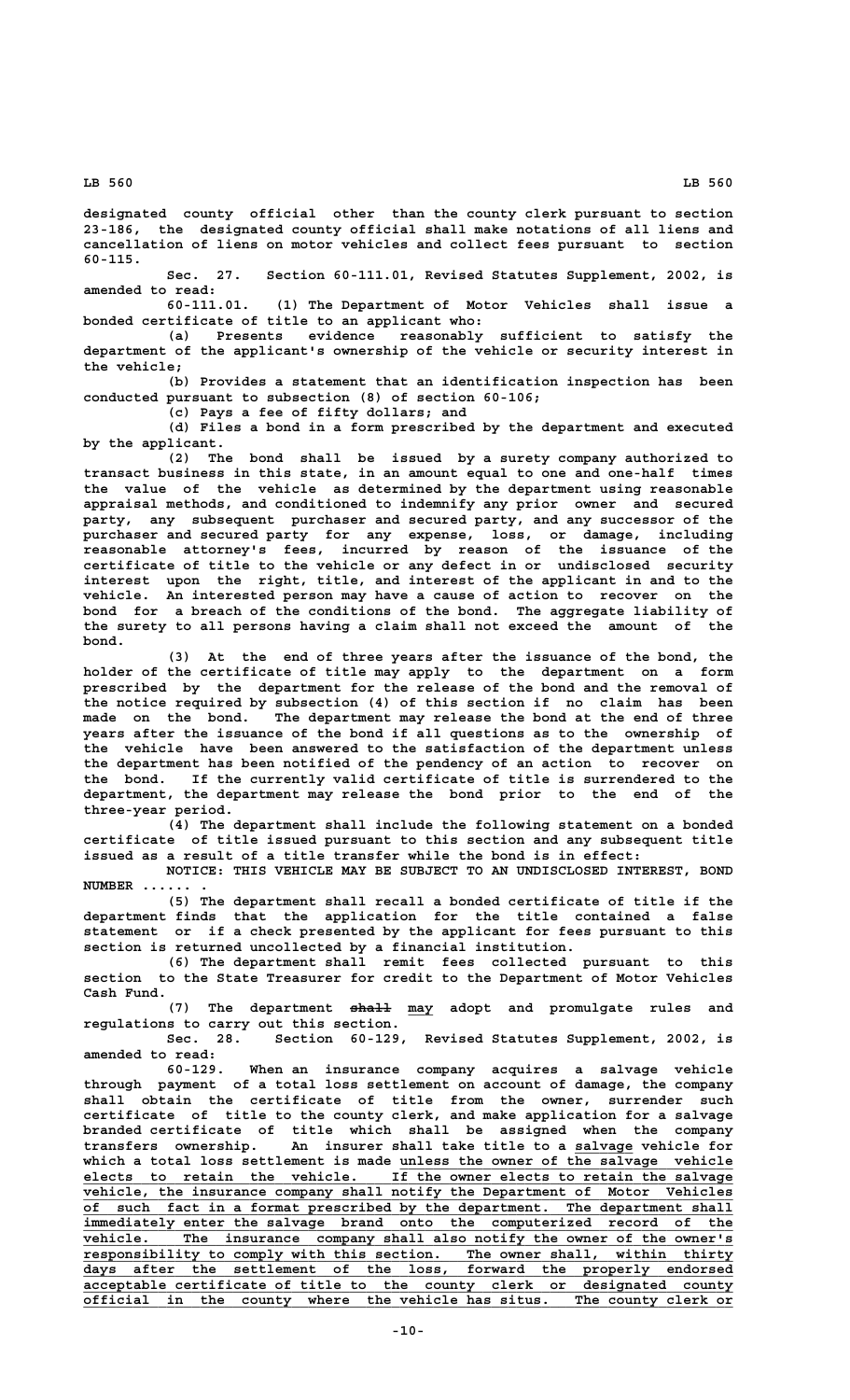**\_\_\_\_\_\_\_\_\_\_\_\_\_\_\_\_\_\_\_\_\_\_\_\_\_\_\_\_\_\_\_\_\_\_\_\_\_\_\_\_\_\_\_\_\_\_\_\_\_\_\_\_\_\_\_\_\_\_\_\_\_\_\_\_\_\_\_\_\_\_\_\_\_\_\_\_\_\_ designated county official shall, upon receipt of the certificate of title, \_\_\_\_\_\_\_\_\_\_\_\_\_\_\_\_\_\_\_\_\_\_\_\_\_\_\_\_\_\_\_\_\_\_\_\_\_\_\_\_\_\_\_\_\_\_\_\_\_\_\_\_\_\_\_\_\_\_\_\_ issue a salvage branded certificate of title for the vehicle.**

**Sec. 29. Section 60-139, Revised Statutes Supplement, 2003, is amended to read:**

 **\_\_\_ 60-139. (1) Sections 60-139 to 60-169 apply to all-terrain vehicles as defined in section 60-6,355 and minibikes as defined in section 60-636,\_ \_\_\_\_\_\_\_\_\_\_\_\_\_\_\_\_\_\_\_\_\_\_\_\_\_\_\_\_\_\_\_\_\_\_\_\_\_\_\_\_\_\_\_\_\_\_\_\_\_\_\_\_\_\_\_\_\_\_\_\_\_\_\_\_\_\_\_\_\_\_\_\_\_\_\_\_\_\_ including assembled all-terrain vehicles and minibikes. For purposes of \_\_\_\_\_\_\_\_\_\_\_\_\_\_\_\_\_\_\_\_\_\_\_\_\_\_\_\_\_\_\_\_\_\_\_\_\_\_\_\_\_\_\_\_\_\_\_\_\_\_\_\_\_\_\_\_\_\_\_\_\_\_\_\_\_\_\_\_\_\_\_\_\_\_\_\_\_\_ sections 60-139 to 60-169, assembled all-terrain vehicle or minibike means an \_\_\_\_\_\_\_\_\_\_\_\_\_\_\_\_\_\_\_\_\_\_\_\_\_\_\_\_\_\_\_\_\_\_\_\_\_\_\_\_\_\_\_\_\_\_\_\_\_\_\_\_\_\_\_\_\_\_\_\_\_\_\_\_\_\_\_\_\_\_\_\_\_\_\_\_\_\_ all-terrain vehicle or minibike that is materially altered from its \_\_\_\_\_\_\_\_\_\_\_\_\_\_\_\_\_\_\_\_\_\_\_\_\_\_\_\_\_\_\_\_\_\_\_\_\_\_\_\_\_\_\_\_\_\_\_\_\_\_\_\_\_\_\_\_\_\_\_\_\_\_\_\_\_\_\_\_\_\_\_\_\_\_\_\_\_\_ construction by the removal, addition, or substitution of new or used major \_\_\_\_\_\_\_\_\_\_\_\_\_\_\_\_\_\_\_\_\_\_\_\_\_\_\_\_\_\_\_\_\_\_\_\_\_\_\_\_\_\_\_\_\_\_\_\_\_\_\_\_\_\_\_\_\_\_\_\_\_\_\_\_\_\_\_\_\_\_\_\_\_\_\_\_\_\_ component parts. Its make shall be assembled, and its model year shall be the \_\_\_\_\_\_\_\_\_\_\_\_\_\_\_\_\_\_\_\_\_\_\_\_\_\_\_\_\_\_\_\_\_\_\_\_\_\_\_\_\_\_\_\_\_\_\_\_\_\_\_\_\_\_\_\_\_\_\_\_\_\_\_ year in which the all-terrain vehicle or minibike was assembled.**

 **\_\_\_ (2) All new all-terrain vehicles and minibikes sold on or after January 1, 2004, shall be required to have a certificate of title. An owner of an all-terrain vehicle or minibike sold prior to such date may apply for a certificate of title for such all-terrain vehicle or minibike as provided in rules and regulations of the Department of Motor Vehicles.**

**Sec. 30. Section 60-301, Revised Statutes Supplement, 2003, is amended to read:**

**60-301. For purposes of Chapter 60, article 3, unless the context otherwise requires:**

**(1) Agricultural products means field crops and horticultural, viticultural, forestry, nut, dairy, livestock, poultry, bee, and farm products, including sod grown on the land owned or rented by the farmer, and the byproducts derived from any of them;**

**(2) Apportionable vehicle means any vehicle used or intended for use in two or more member jurisdictions that allocate or proportionally register vehicles and used for the transportation of persons for hire or designed, used, or maintained primarily for the transportation of property. Apportionable vehicle does not include any recreational vehicle, vehicle displaying restricted plates, city pickup and delivery vehicle, bus used in the transportation of chartered parties, or government-owned vehicle. Such vehicle shall either (a) be a power unit having two axles and a gross vehicle weight or registered gross vehicle weight in excess of twenty-six thousand pounds, (b) be a power unit having three or more axles, regardless of weight, or (c) be used in combination when the weight of such combination exceeds twenty-six thousand pounds gross vehicle weight. Vehicles or combinations of vehicles having a gross vehicle weight of twenty-six thousand pounds or less and two-axle vehicles and buses used in the transportation of chartered parties may be proportionally registered at the option of the registrant;**

**(3) Automobile liability policy means liability insurance written by an insurance carrier duly authorized to do business in this state protecting other persons from damages for liability on account of accidents occurring subsequent to the effective date of the insurance arising out of the ownership of a motor vehicle (a) in the amount of twenty-five thousand dollars because of bodily injury to or death of one person in any one accident, (b) subject to the limit for one person, in the amount of fifty thousand dollars because of bodily injury to or death of two or more persons in any one accident, and (c) in the amount of twenty-five thousand dollars because of injury to or destruction of property of other persons in any one accident. An automobile liability policy shall not exclude liability coverage under the policy solely because the injured person making a claim is the named insured in the policy or residing in the household with the named insured;**

**(4) Base jurisdiction means, for purposes of fleet registration, the jurisdiction where the registrant has an established place of business, where miles or kilometers are accrued by the fleet, and where operational records of such fleet are maintained or can be made available. For such purpose, there is hereby adopted and incorporated by reference section 1602 of Article XVI, International Registration Plan, adopted by the American Association of Motor Vehicle Administrators, as revised October 1, 2001;**

**(5) Cabin trailer means any vehicle without motive power designed for living quarters and for being drawn by a motor vehicle and not exceeding one hundred two inches in width, forty feet in length, or thirteen and one-half feet in height, except as provided in subdivision (2)(k) of section 60-6,288;**

(6) Commercial trailer means any trailer or semitrailer which has  **\_\_\_\_\_\_\_\_\_\_\_\_\_\_\_\_\_\_\_\_\_\_\_\_\_\_\_\_\_\_\_\_\_\_\_\_\_\_\_\_\_\_\_\_\_\_\_\_\_\_\_\_\_\_\_\_\_\_\_\_\_\_\_\_\_\_\_\_\_\_\_\_\_\_\_\_\_\_ gross weight, including load thereon, of more than nine thousand pounds and \_\_\_\_\_\_\_\_ which is designed, used, or maintained for the transportation of persons or property for hire, compensation, or profit or designed, used, or maintained \_\_\_\_\_\_\_\_\_\_\_\_\_\_\_\_\_\_\_\_\_ ——— primarily for the transportation of property. Commercial trailer and does not include farm trailers, fertilizer trailers, utility trailers, or cabin trailers;**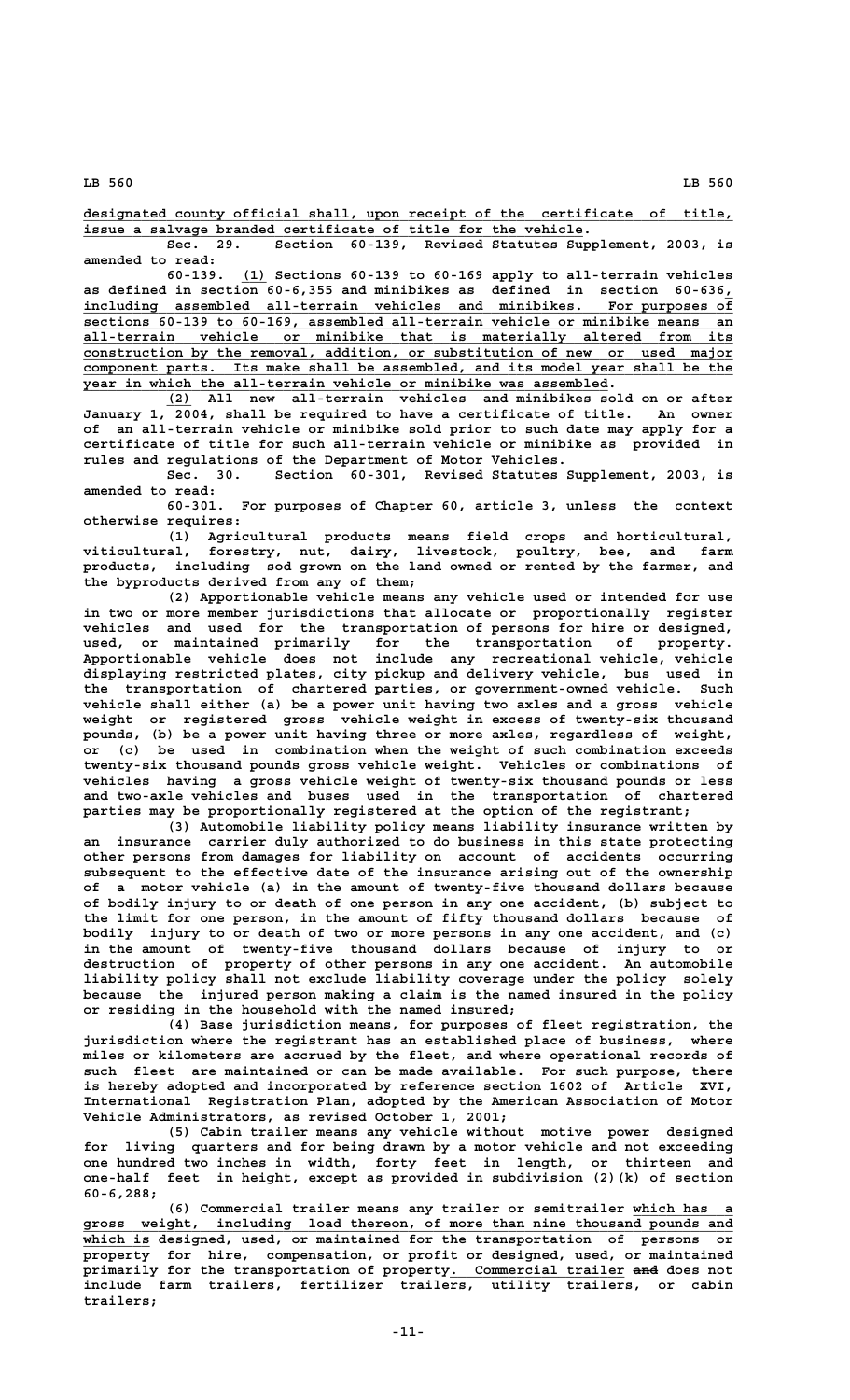**(7) Commercial vehicle means any motor vehicle used or maintained**

**for the transportation of persons or property for hire, compensation, or profit or designed, used, or maintained primarily for the transportation of property and does not include farm trucks;**

**(8) Evidence of insurance means evidence of a current and effective automobile liability policy;**

**(9) Farm trailer means any trailer or semitrailer (a) used exclusively to carry a farmer's or rancher's own supplies, farm equipment, and household goods to or from the owner's farm or ranch, (b) used by the farmer or rancher to carry his or her own agricultural products, livestock, and produce to or from storage and market and attached to a passenger car, commercial-licensed vehicle registered for sixteen tons or less, or farm-licensed vehicle, or (c) used by a farmer or rancher to carry his or her own agricultural products, livestock, and produce to and from market. Such trailers shall carry on their license plate, in addition to the registration number, the letter X. Farm trailer does not include a trailer so used when attached to a farm tractor;**

**(10) Farm trucks means trucks, including combinations of trucks or truck-tractors and trailers or semitrailers, of farmers or ranchers (a) used exclusively to carry a farmer's or rancher's own supplies, farm equipment, and household goods to or from the owner's farm or ranch, (b) used by the farmer or rancher to carry his or her own agricultural products, livestock, and produce to or from storage or market, (c) used by farmers or ranchers in exchange of service in such hauling of such supplies or agricultural products, livestock, and produce, or (d) used occasionally to carry camper units, to pull boats or cabin trailers, or to carry or pull museum pieces or vehicles of historical significance, without compensation, to events for public display or educational purposes. Such trucks may carry on their license plates, in addition to the registration number, the designation farm and the words NOT FOR HIRE;**

**(11) Fertilizer trailer means any trailer, including gooseneck applicators or trailers, designed and used exclusively to carry or apply agricultural fertilizer or agricultural chemicals and having a gross weight, including load thereon, of twenty thousand pounds or less. Such trailers shall carry on their license plate, in addition to the registration number, the letter X;**

**(12) Film vehicle means any motor vehicle or trailer used exclusively by a nonresident production company temporarily on location in Nebraska producing a feature film, television commercial, documentary, or industrial or educational videotape production;**

**(13) Fleet means one or more apportionable vehicles;**

**(14) Highways means public streets, roads, turnpikes, parks, parkways, drives, alleys, and other public ways used for the passage of road vehicles;**

**(15) Injurisdiction distance means total miles or kilometers operated (a) in the State of Nebraska during the preceding year by the motor vehicle or vehicles registered and licensed for fleet operation and (b) in noncontracting reciprocity jurisdictions by fleet vehicles that are base-plated in Nebraska;**

**(16) Local truck means a truck and combinations of trucks, truck-tractors, or trailers or semitrailers operated solely within an incorporated city or village or within ten miles of the corporate limits of the city or village in which they are owned, operated, and registered. Such trucks shall carry on their license plates, in addition to the registration number, the designation of local truck;**

**(17) Motor vehicle means any vehicle propelled by any power other than muscular power except (a) mopeds as defined in section 60-637, (b) farm tractors, (c) self-propelled equipment designed and used exclusively to carry and apply fertilizer, chemicals, or related products to agricultural soil and crops, agricultural floater-spreader implements as defined in section 60-6,294.01, and other implements of husbandry designed for and used primarily for tilling the soil and harvesting crops or feeding livestock, (d) power unit hay grinders or a combination which includes a power unit and a hay grinder when operated without cargo, (e) vehicles which run only on rails or tracks, (f) off-road designed vehicles, including, but not limited to, golf carts, go-carts, riding lawnmowers, garden tractors, all-terrain vehicles as defined** in section 60-6,355, snowmobiles as defined in section 60-663 registered or  **\_\_\_\_\_\_\_\_\_\_\_\_\_\_\_\_\_\_\_\_\_\_\_\_\_\_\_\_\_\_\_\_\_\_\_\_\_\_\_\_\_\_\_\_\_\_\_\_\_\_\_\_\_\_\_\_\_\_\_\_ exempt from registration under sections 60-6,320 to 60-6,346, and minibikes as defined in section 60-636, (g) road and general-purpose construction and maintenance machinery not designed or used primarily for the transportation of persons or property, including, but not limited to, ditchdigging apparatus, asphalt spreaders, bucket loaders, leveling graders, earthmoving carryalls,**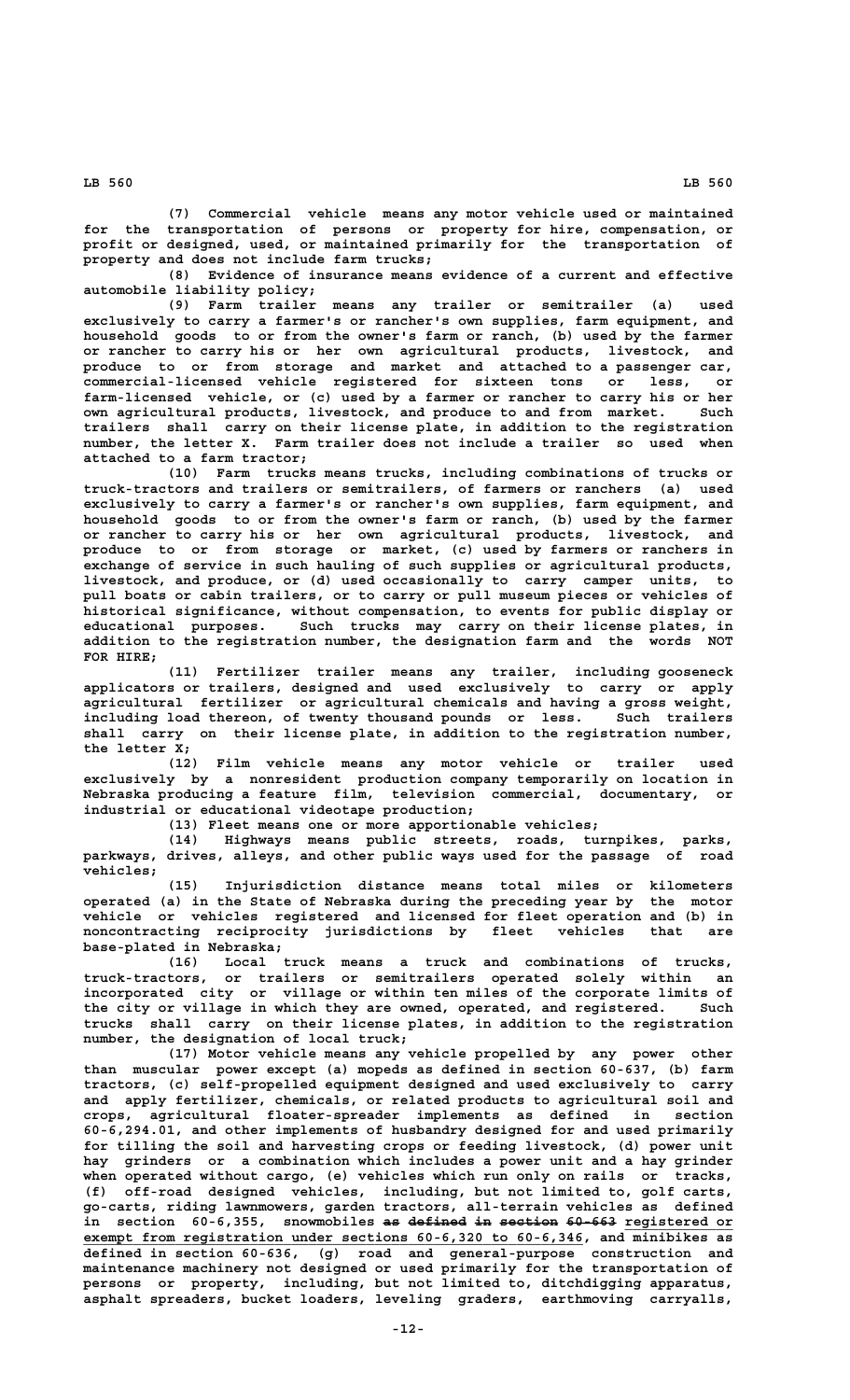**power shovels, earthmoving equipment, and crawler tractors, (h) self-propelled chairs used by persons who are disabled, and (i) electric personal assistive mobility devices as defined in section 60-618.02;**

**(18) Motorcycle means any motor vehicle, except a tractor, an all-terrain vehicle as defined in section 60-6,355, or an electric personal assistive mobility device as defined in section 60-618.02, having a seat or saddle for use of the rider and designed to travel on not more than three wheels in contact with the ground;**

**(19) Noncontracting reciprocity jurisdiction means any jurisdiction which is not a party to any type of contracting agreement between the State of Nebraska and one or more other jurisdictions for registration purposes on commercial vehicles and, as a condition to operate on the highways of that jurisdiction, (a) does not require any type of vehicle registration or allocation of vehicles for registration purposes or (b) does not impose any charges based on miles operated, other than those that might be assessed against fuel consumed in that jurisdiction, on any vehicles which are part of a Nebraska-based fleet;**

**(20) Owner means a person, firm, or corporation which holds a legal title of a vehicle. If (a) a vehicle is the subject of an agreement for the conditional sale thereof with the right of purchase upon performance of the conditions stated in the agreement and with an immediate right of possession vested in the conditional vendee, (b) a vehicle is subject to a lease of thirty days or more with an immediate right of possession vested in the lessee, or (c) a mortgagor of a vehicle is entitled to possession, then such conditional vendee, lessee, or mortgagor shall be deemed the owner for purposes of Chapter 60, article 3. For such purpose, there are hereby adopted and incorporated by reference the provisions of Article XI, International Registration Plan, adopted by the American Association of Motor Vehicle Administrators, as revised October 1, 2001;**

**(21) Park means to stop a vehicle for any length of time, whether occupied or unoccupied;**

**(22) Passenger car means a motor vehicle designed and used to carry ten passengers or less and not used for hire;**

**(23) Proof of financial responsibility has the same meaning as in section 60-501;**

**(24) Self-propelled mobile home means a vehicle with motive power designed for living quarters;**

**(25) Semitrailer means any vehicle without motive power designed for carrying persons or property and for being drawn by a motor vehicle and so constructed that some part of its weight and that of its load rests upon or is carried by the towing vehicle;**

**(26) Suspension of operator's license has the same meaning as in section 60-476.02;**

**(27) Total fleet distance means the total distance operated in all jurisdictions during the preceding year by the vehicles in such fleet during such year;**

**(28) Trailer means any vehicle without motive power designed for carrying persons or property and being pulled by a motor vehicle and so constructed that no part of its weight rests upon the towing vehicle;**

**(29) Transporter means any person lawfully engaged in the business of transporting vehicles not his or her own solely for delivery thereof (a) by driving singly, (b) by driving in combinations by the towbar, fullmount, or saddlemount methods or any combinations thereof, or (c) when a truck or tractor draws a semitrailer or tows a trailer;**

**(30) Truck means a motor vehicle that is designed, used, or maintained primarily for the transportation of property;**

**(31) Truck-tractor means any motor vehicle designed and used primarily for drawing other vehicles and not so constructed as to carry a load other than a part of the weight of the vehicle and load being drawn;**

**(32) Utility trailer means a trailer having a gross weight, including load thereon, of nine thousand pounds or less attached to a motor** and used exclusively to carry miscellaneous items of personal property. Such trailers shall carry on their license plate, in addition to **the registration number, the letter X; and**

**(33) Vehicle means any device in, upon, or by which any person or property is or may be transported or drawn upon a public highway except devices moved solely by human power or used exclusively upon stationary rails or tracks.**

**Sec. 31. Section 60-302.05, Revised Statutes Supplement, 2002, is amended to read:**

**60-302.05. (1)(a) The motor vehicle insurance data base is created. The Department of Motor Vehicles shall develop and administer the motor**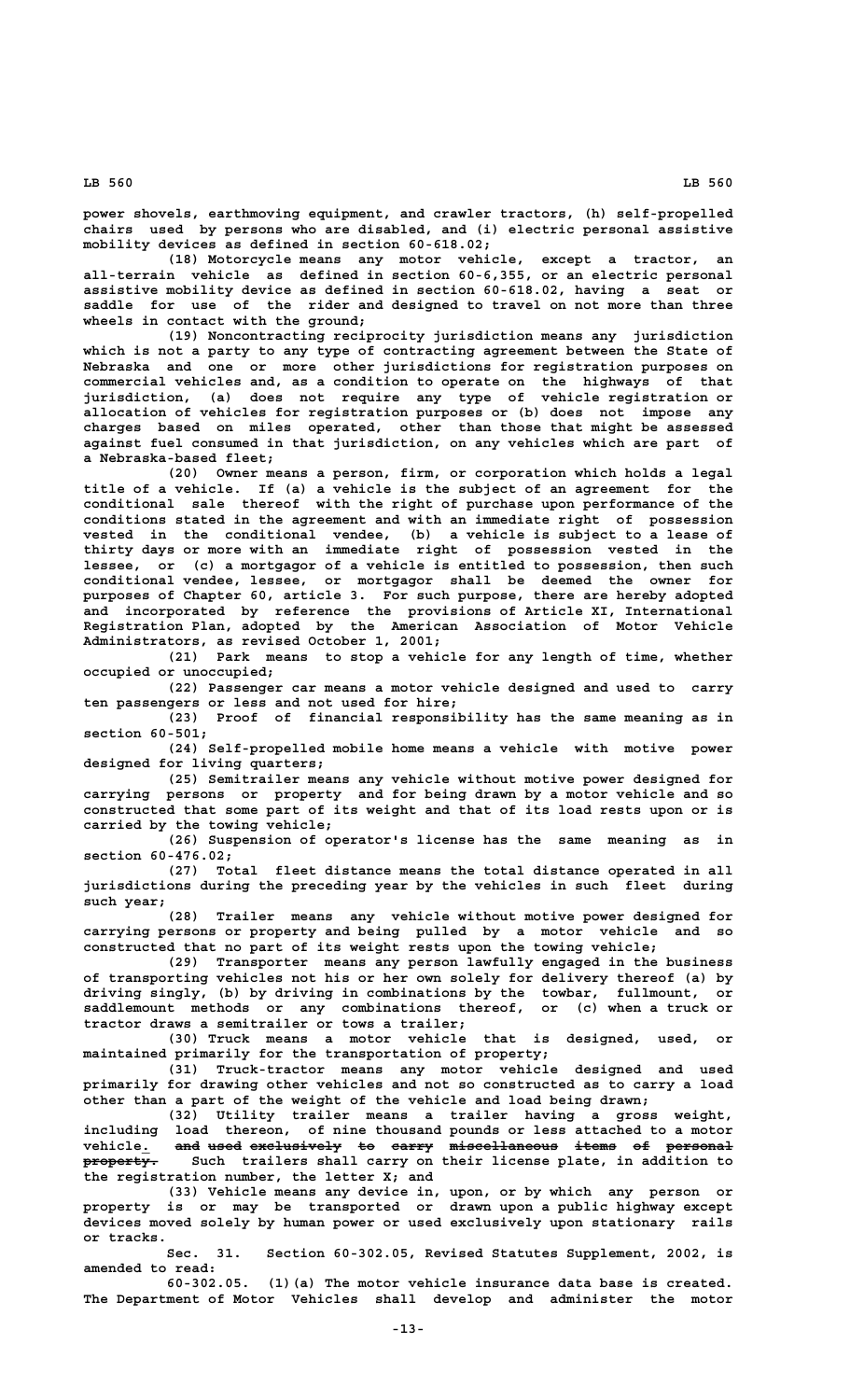**vehicle insurance data base which shall include the information provided by insurance companies as required by the department pursuant to sections 60-302.05 to 60-302.08. The motor vehicle insurance data base shall be used to facilitate registration of motor vehicles in this state by the department and its agents. The Director of Motor Vehicles may contract with a designated agent for the purpose of establishing and operating the motor vehicle insurance data base and monitoring compliance with the financial responsibility requirements of sections 60-302.05 to 60-302.08. The department shall implement the motor vehicle insurance data base no later than** The director shall designate the date for the department's **implementation of the motor vehicle insurance data base.**

 **————— \_\_\_ (b) The department shall may adopt and promulgate rules and regulations to carry out sections 60-302.05 to 60-302.08. The rules and regulations shall include specifications for the information to be transmitted by the insurance companies to the department for inclusion in the motor vehicle insurance data base, and specifications for the form and manner of transmission of data for inclusion in the motor vehicle insurance data base, as recommended by the Motor Vehicle Insurance Data Base Task Force created in subsection (2) of this section in its report to the department.**

**(2)(a) The Motor Vehicle Insurance Data Base Task Force is created. The Motor Vehicle Insurance Data Base Task Force shall investigate the best practices of the industry and recommend specifications for the information to be transmitted by the insurance companies to the Department of Motor Vehicles for inclusion in the motor vehicle insurance data base and specifications for the form and manner of transmission of data for inclusion in the motor vehicle insurance data base. The Motor Vehicle Insurance Data Base Task Force shall complete a written report of its recommendations and submit the report to the department and file a copy with the Clerk of the Legislature no later than September 30, 2003.**

 **of:**

**(b) The Motor Vehicle Insurance Data Base Task Force shall consist**

**(i) The Director of Motor Vehicles or his or her designee;**

**(ii) The Director of Insurance or his or her designee;**

**(iii) The following members who shall be selected by the Director of Insurance:**

**(A) One representative of a domestic automobile insurance company or domestic automobile insurance companies;**

**(B) One representative of an admitted foreign automobile insurance company or admitted foreign automobile insurance companies; and**

**(C) One representative of insurance producers licensed under the laws of this state; and**

**(iv) Four members to be selected by the Director of Motor Vehicles.**

**(c) The requirements of this subsection shall expire on July 1, 2004, except that the Director of Motor Vehicles may reconvene the task force at any time thereafter if he or she deems it necessary.**

**Sec. 32. Section 60-308, Revised Statutes Supplement, 2002, is amended to read:**

**60-308. The Department of Motor Vehicles shall keep a record of each vehicle registered, alphabetically by name of the owner, with cross reference in each instance to the registration number assigned to such vehicle. The record may be destroyed by any public officer having custody of it after three years from the date of its issuance.**

**The department shall furnish a copy of the record of a registered or titled vehicle to any person after receiving from the person the name on the registration, the license plate number, the vehicle identification number, or the title number of a vehicle, if the person provides to the department verification of identity and purpose pursuant to section 60-2906 or 60-2907. A fee of one dollar shall be charged for the copy. An extract of the entire file of vehicles registered or titled in the state or updates to the entire** file may be provided to a person upon payment of a fee of  $\epsilon$ welve eighteen **dollars per thousand records. Any fee received by the department pursuant to this section shall be deposited into the Department of Motor Vehicles Cash Fund.**

**The record of each vehicle registration or title maintained by the department pursuant to this section may be made available electronically through the gateway or electronic network established under section 84-1204 so long as the Uniform Motor Vehicle Records Disclosure Act is not violated. There shall be a fee of one dollar per record for individual records. For batch requests for multiple vehicle title and registration records selected on the basis of criteria of the individual making the request, there shall be a** fee of twenty four fifty dollars for every request under two thousand records and a fee of  $t$ welve eighteen dollars per one thousand records for any number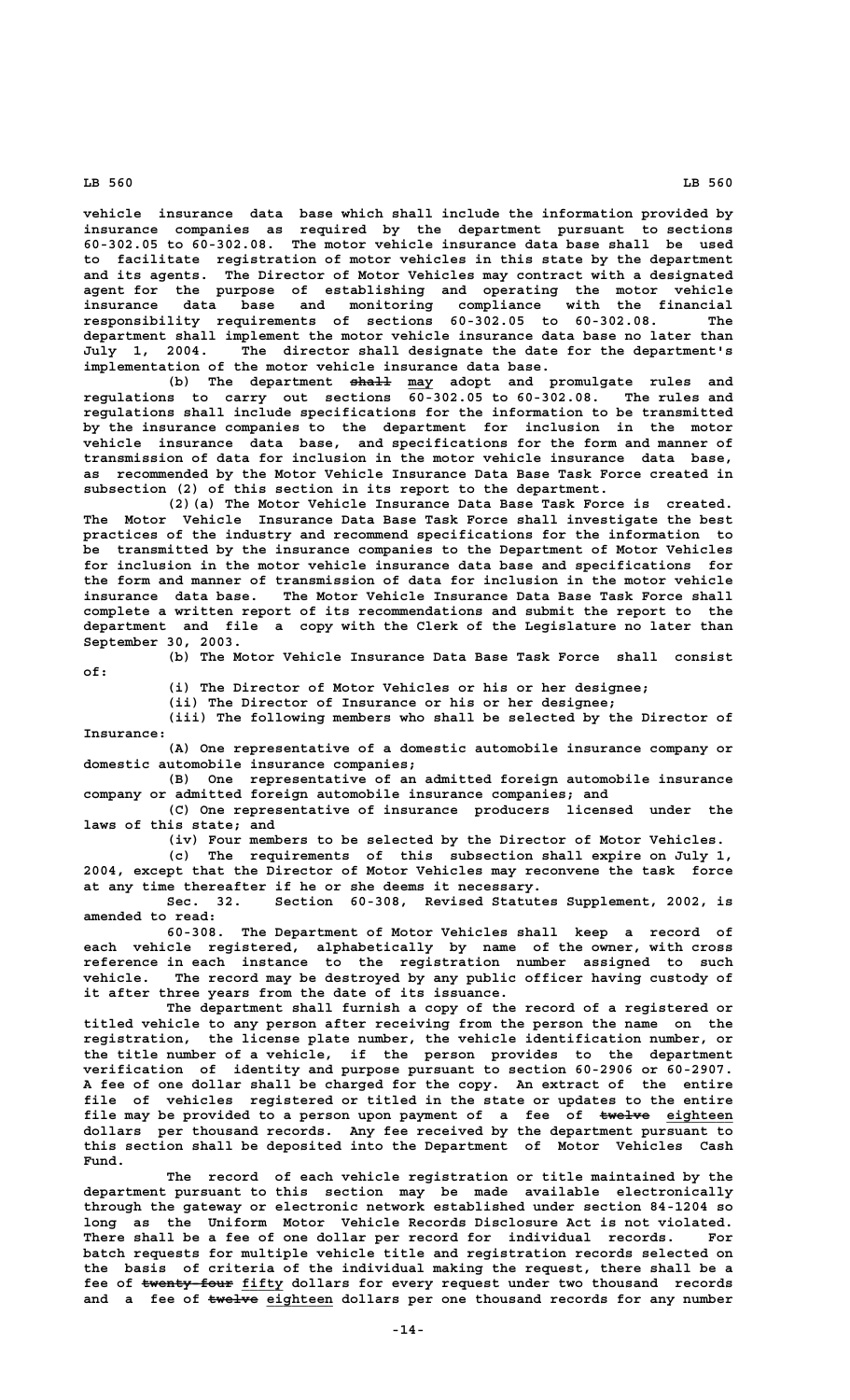**of records over two thousand, plus a reasonable programming fee not to exceed five hundred twenty dollars. All fees collected pursuant to this section for electronic access to records through the gateway shall be deposited in the Records Management Cash Fund and shall be distributed as provided in any agreements between the State Records Board and the department.**

**Sec. 33. Section 60-311.01, Revised Statutes Supplement, 2002, is amended to read:**

**60-311.01. (1) Commencing with the year 1952, registration of motor vehicles shall be carried out by counties.**

**(2)(a) Each county in the state shall use the county number system except as otherwise provided in this subsection.**

**(b) Except as provided in subdivision (d) of this subsection, beginning January 1, 2002, registration of motor vehicles in counties having a population of one hundred thousand inhabitants or more according to the most recent federal decennial census shall be by an alphanumeric system rather than by the county number system.**

**(c) Except as provided in subdivision (d) of this subsection, beginning January 1, 2002, registration of motor vehicles in all other counties shall be, at the option of each county board, by either the alphanumeric system or the county number system.**

**(d) Beginning January 1, 2002, registration of motor vehicles as farm trailers or farm trucks shall be by the county number system.**

**(3) Counties using the alphanumeric system shall show on the license plates of vehicles licensed therein a combination of three letters followed by a combination of three numerals. The department shall may adopt and ————— \_\_\_ promulgate rules and regulations creating alphanumeric distinctions on the license plates based upon the registration of the vehicle.**

**(4) Counties using the county number system shall show on vehicles licensed therein a county number on the license plate preceding a dash which shall then be followed by the individual number assigned to the motor vehicle, and which identification number, excluding the county prefix number, may be combined with letters and numerals of the same height. The county numbers assigned to the counties in Nebraska shall be as follows:**

|              | assigned to the counties in Neblaska shall be as |                 |                |
|--------------|--------------------------------------------------|-----------------|----------------|
| No.          | Name of County                                   | No.             | Name of County |
| $\mathbf{1}$ | Douglas                                          | $\overline{a}$  | Lancaster      |
| 3            | Gage                                             | 4               | Custer         |
| 5            | Dodge                                            | 6               | Saunders       |
| 7            | Madison                                          | 8               | Hall           |
| 9            | <b>Buffalo</b>                                   | 10              | Platte         |
| 11           | Otoe                                             | 12 <sup>2</sup> | Knox           |
| 13           | Cedar                                            | 14              | Adams          |
| 15           | Lincoln                                          | 16              | Seward         |
| 17           | York                                             | 18              | Dawson         |
| 19           | Richardson                                       | 20              | Cass           |
| 21           | Scotts Bluff                                     | 22              | Saline         |
| 23           | Boone                                            | 24              | Cuming         |
| 25           | <b>Butler</b>                                    | 26              | Antelope       |
| 27           | Wayne                                            | 28              | Hamilton       |
| 29           | Washington                                       | 30              | Clay           |
| 31           | Burt                                             | 32              | Thayer         |
| 33           | Jefferson                                        | 34              | Fillmore       |
| 35           | Dixon                                            | 36              | Holt           |
| 37           | Phelps                                           | 38              | Furnas         |
| 39           | Cheyenne                                         | 40              | Pierce         |
| 41           | Polk                                             | 42              | Nuckolls       |
| 43           | Colfax                                           | 44              | Nemaha         |
| 45           | Webster                                          | 46              | Merrick        |
| 47           | Valley                                           | 48              | Red Willow     |
| 49           | Howard                                           | 50              | Franklin       |
| 51           | Harlan                                           | 52              | Kearney        |
| 53           | Stanton                                          | 54              | Pawnee         |
| 55           | Thurston                                         | 56              | Sherman        |
| 57           | Johnson                                          | 58              | Nance          |
| 59           | Sarpy                                            | 60              | Frontier       |
| 61           | Sheridan                                         | 62              | Greeley        |
| 63           | Boyd                                             | 64              | Morrill        |
| 65           | Box Butte                                        | 66              | Cherry         |
| 67           | Hitchcock                                        | 68              | Keith          |
| 69           | Dawes                                            | 70              | Dakota         |
| 71           | Kimball                                          | 72              | Chase          |
| 73           | Gosper                                           | 74              | Perkins        |
| 75           | Brown                                            | 76              | Dundy          |
|              |                                                  |                 |                |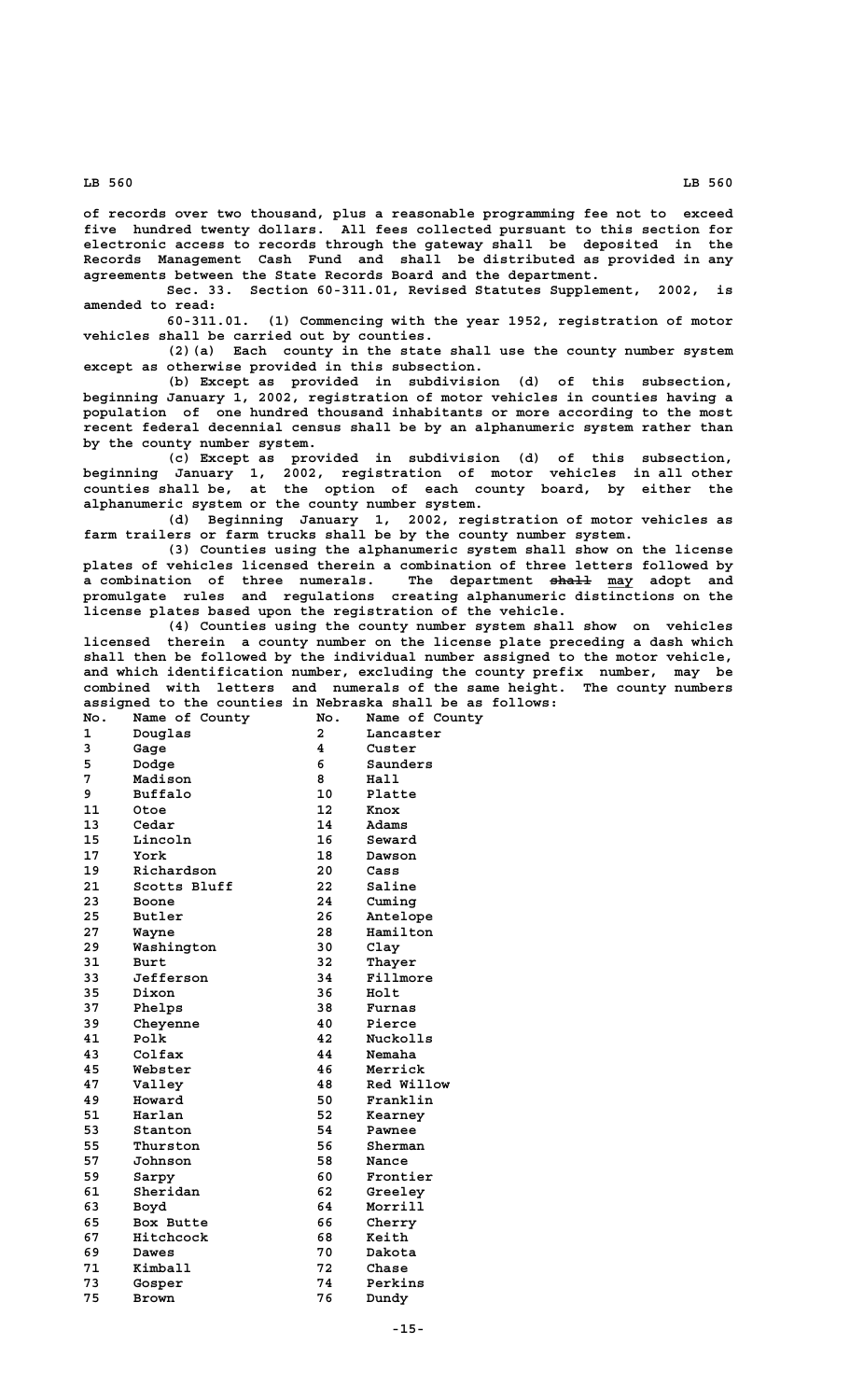| 77 | Garden   | 78 | Deuel         |
|----|----------|----|---------------|
| 79 | Hayes    | 80 | Sioux         |
| 81 | Rock     | 82 | Keya Paha     |
| 83 | Garfield | 84 | Wheeler       |
| 85 | Banner   | 86 | <b>Blaine</b> |
| 87 | Logan    | 88 | Loup          |
| 89 | Thomas   | 90 | McPherson     |
| 91 | Arthur   | 92 | Grant         |
| 93 | Hooker   |    |               |

**Sec. 34. Section 60-311.02, Revised Statutes Supplement, 2003, is amended to read:**

 **\_\_\_ 60-311.02. (1) The letters and numerals for motorcycle and trailer plates may be one-half the size of those required for motor vehicles.**

 **\_\_\_ (2) On license plates issued to a manufacturer or dealer, there shall be displayed, in addition to the registration number, the letters DLR.**

 **\_\_\_ (3) On license plates issued for use on motor vehicles which are** exempt pursuant to subdivision (6) of section 60-3002, there shall be embossed  **\_\_\_\_\_\_\_\_\_ displayed, in addition to the registration number, the word exempt which shall appear at the bottom of the license plates issued after January 1, 1999. The Department of Motor Vehicles may provide distinctive plates for the exempt vehicles.**

 **\_\_\_ (4) On commercial trucks and truck-tractors with a gross weight of five tons or over and on farm trucks with a gross weight of over sixteen tons there shall be displayed, in addition to the registration number, the weight that such vehicle is licensed for, using a sticker or tab on the registration plates of such trucks in letters and figures of such size and design as shall be determined and furnished by the department.**

 **\_\_\_ (5) When two registration plates are issued, one shall be prominently displayed at all times on the front and one on the rear of the registered vehicle. When only one plate is issued for dealers, motorcycles, semitrailers, trailers, cabin trailers, and buses, it shall be prominently displayed on the rear of the registered vehicle. When only one plate is issued for motor vehicles registered pursuant to section 60-356 and truck-tractors, it shall be prominently displayed on the front of the apportioned vehicle.**

 **\_\_\_ (6) Any violation of this section shall be subject to a penalty or penalties as provided in section 60-348.**

**Sec. 35. Section 60-364, Revised Statutes Supplement, 2003, is amended to read:**

 **\_\_\_ 60-364. (1) The Director of Motor Vehicles may revoke, suspend, cancel, or refuse to issue or renew a registration certificate under sections 60-356 to 60-361 upon receipt of notice under the federal Performance and Registration Information Systems Management Program that the ability of the applicant or certificate holder to operate has been terminated or denied by a federal agency.**

 **\_\_\_\_\_\_\_\_\_\_\_\_\_\_\_\_\_\_\_\_\_\_\_\_\_\_\_\_\_\_\_\_\_\_\_\_\_\_\_\_\_\_\_\_\_\_\_\_\_\_\_\_\_\_\_\_\_\_\_\_\_\_\_\_\_\_\_\_ (2) Any person who receives notice from the director of action taken \_\_\_\_\_\_\_\_\_\_\_\_\_\_\_\_\_\_\_\_\_\_\_\_\_\_\_\_\_\_\_\_\_\_\_\_\_\_\_\_\_\_\_\_\_\_\_\_\_\_\_\_\_\_\_\_\_\_\_\_\_\_\_\_\_\_\_\_\_\_\_\_\_\_\_\_\_\_ pursuant to subsection (1) of this section shall immediately return such \_\_\_\_\_\_\_\_\_\_\_\_\_\_\_\_\_\_\_\_\_\_\_\_\_\_\_\_\_\_\_\_\_\_\_\_\_\_\_\_\_\_\_\_\_\_\_\_\_\_\_\_\_\_\_\_\_\_\_\_\_\_\_\_\_\_\_\_\_\_\_\_\_\_\_\_\_\_ registration certificate and license plates to the Department of Motor \_\_\_\_\_\_\_\_\_\_\_\_\_\_\_\_\_\_\_\_\_\_\_\_\_\_\_\_\_\_\_\_\_\_\_\_\_\_\_\_\_\_\_\_\_\_\_\_\_\_\_\_\_\_\_\_\_\_\_\_\_\_\_\_\_\_\_\_\_\_\_\_\_\_\_\_\_\_ Vehicles. If any person fails to return the certificate and plates to the** department, the department shall forthwith direct a carrier enforcement officer or other officer of the Nebraska State Patrol to secure possession thereof and to return the same to the department. The officer shall make  **officer or other officer of the Nebraska State** thereof and to return the same to the department.  **\_\_\_\_\_\_\_\_\_\_\_\_\_\_\_\_\_\_\_\_\_\_\_\_\_\_\_\_\_\_\_\_\_\_\_\_\_\_\_\_\_\_\_\_\_\_\_\_\_\_\_\_\_\_\_\_\_\_\_\_\_\_\_\_\_\_\_\_\_\_\_\_\_\_\_\_\_\_ every reasonable effort to secure the certificate and plates and return them \_\_\_\_\_\_\_\_\_\_\_\_\_\_\_\_\_\_ to the department.**

**Sec. 36. Section 60-462.01, Revised Statutes Supplement, 2003, is amended to read:**

**60-462.01. For purposes of the Motor Vehicle Operator's License Act, the parts, subparts, and sections of the federal Motor Carrier Safety Regulations, 49 C.F.R., as referenced in the act and as they existed on ———— \_\_\_\_ January 1, 2003 2004, are adopted as Nebraska law.**

**Sec. 37. Section 60-483, Revised Statutes Supplement, 2003, is amended to read:**

**60-483. (1) The director shall assign a distinguishing number to each operator's license issued and shall keep a record of the same which shall be open to public inspection by any person requesting inspection of such record who qualifies under section 60-2906 or 60-2907. Any person requesting such driver record information shall furnish to the Department of Motor Vehicles (a) verification of identity and purpose that the requester is entitled under section 60-2906 or 60-2907 to disclosure of the personal information in the record, (b) the name of the person whose record is being requested, and (c) when the name alone is insufficient to identify the correct record, the department may request additional identifying information. The**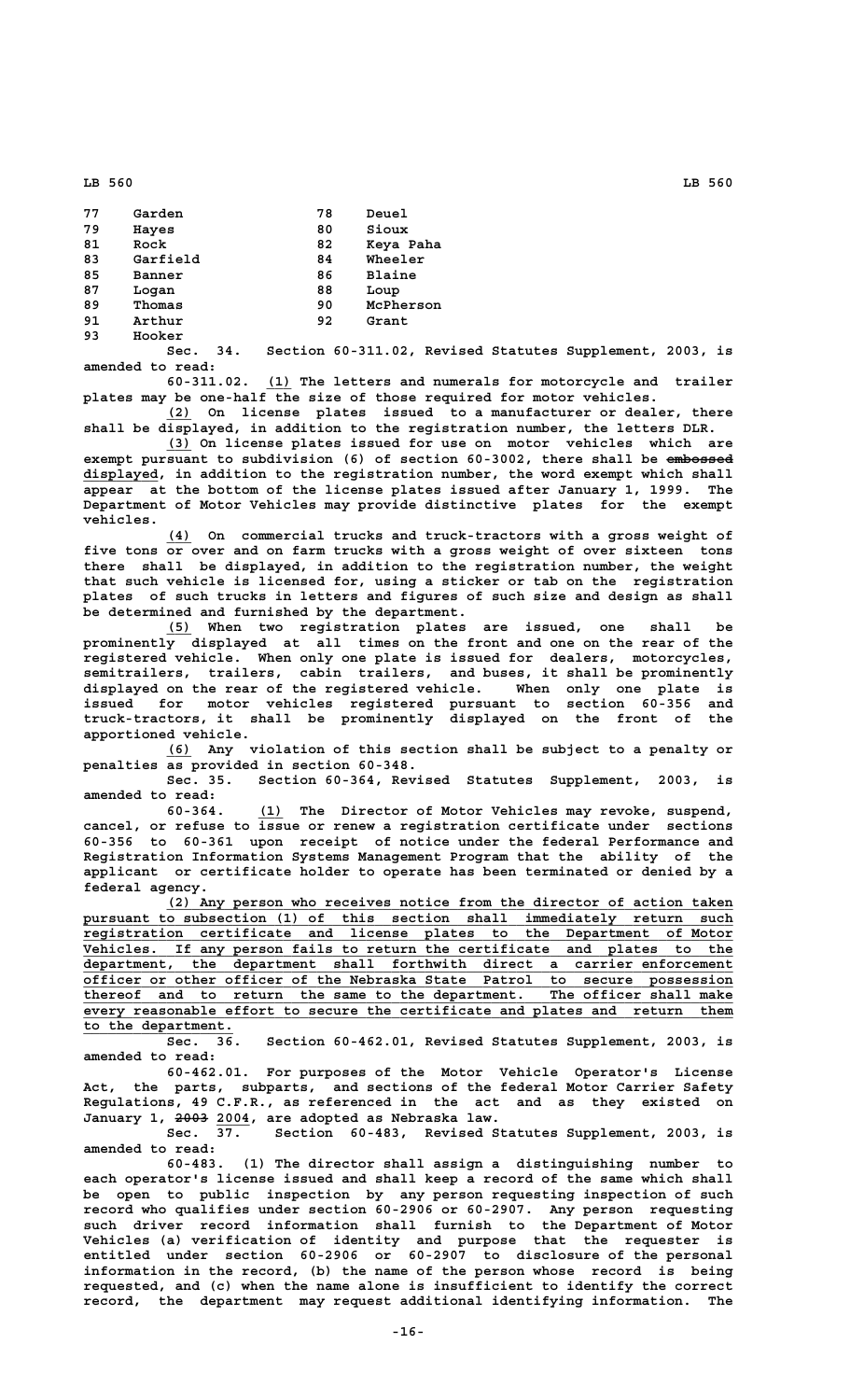**department shall, upon request of any requester, furnish a certified abstract of the operating record of any person, in either hard copy or electronically, and shall charge the requester a fee of three dollars per abstract.**

**(2) The department shall remit any revenue generated under \_\_\_\_\_\_\_\_\_\_\_\_\_\_\_\_\_\_\_\_\_\_\_\_\_\_\_\_\_\_\_\_\_ subsections (1) through (5) of this section to the State Treasurer, and the State Treasurer shall credit eight and one-third percent to the Department of Motor Vehicles Cash Fund, fifty-eight and one-third percent to the General Fund, and thirty-three and one-third percent to the Records Management Cash Fund.**

**(3) The director shall, upon receiving a request and an agreement from the United States Selective Service System to comply with requirements of this section, furnish driver record information to the United States Selective Service System to include the name, post office address, date of birth, sex, and social security number of licensees. The United States Selective Service System shall pay all costs incurred by the department in providing the information but shall not be required to pay any other fee required by law for information. No driver record information shall be furnished to the United States Selective Service System regarding any female, nor regarding any male other than those between the ages of seventeen years and twenty-six years. The information shall only be used in the fulfillment of the required duties of the United States Selective Service System and shall not be furnished to any other person.**

**(4) The director shall keep a record of all applications for operators' licenses that are disapproved with a brief statement of the reason for disapproval of the application.**

**(5) The director may establish a monitoring service which provides information on operating records that have changed due to any adjudicated traffic citation or administrative action. The director shall charge a fee of six cents per operating record searched pursuant to this section and the fee provided in subsection (1) of this section for each abstract returned as a result of the search.**

 **\_\_\_\_\_\_\_\_\_\_\_\_\_\_\_\_\_\_\_\_\_\_\_\_\_\_\_\_\_\_\_\_\_\_\_\_\_\_\_\_\_\_\_\_\_\_\_\_\_\_\_\_\_\_\_\_\_\_\_\_\_\_\_\_\_\_\_\_ (6) Driver record header information, including name, license**  $\frac{number}{data}$ , date of birth, address, and physical description, from every driver  **\_\_\_\_\_\_\_\_\_\_\_\_\_\_\_\_\_\_\_\_\_\_\_\_\_\_\_\_\_\_\_\_\_\_\_\_\_\_\_\_\_\_\_\_\_\_\_\_\_\_\_\_\_\_\_\_\_\_\_\_\_\_\_\_\_\_\_\_\_\_\_\_\_\_\_\_\_\_ record maintained by the department may be made available so long as the \_\_\_\_\_\_\_\_\_\_\_\_\_\_\_\_\_\_\_\_\_\_\_\_\_\_\_\_\_\_\_\_\_\_\_\_\_\_\_\_\_\_\_\_\_\_\_\_\_\_\_\_\_\_\_\_\_\_\_\_\_\_\_\_\_\_\_\_\_\_\_\_\_\_\_\_\_\_ Uniform Motor Vehicle Records Disclosure Act is not violated. Monthly Uniform Motor Vehicle Records Disclosure Act is not violated. Monthly updates, including all new records, may also be made available. There shall \_\_\_\_\_\_\_\_\_\_\_\_\_\_\_\_\_\_\_\_\_\_\_\_\_\_\_\_\_\_\_\_\_\_\_\_\_\_\_\_\_\_\_\_\_\_\_\_\_\_\_\_\_\_\_\_\_\_\_\_\_\_\_\_\_\_\_\_\_\_\_\_\_\_\_\_\_\_ be a fee of eighteen dollars per thousand records. All fees collected \_\_\_\_\_\_\_\_\_\_\_\_\_\_\_\_\_\_\_\_\_\_\_\_\_\_\_\_\_\_\_\_\_\_\_\_\_\_\_\_\_\_\_\_\_\_\_\_\_\_\_\_\_\_\_\_\_\_\_\_\_\_\_\_\_\_\_\_\_\_\_\_\_\_\_\_\_\_ pursuant to this subsection shall be remitted to the State Treasurer for \_\_\_\_\_\_\_\_\_\_\_\_\_\_\_\_\_\_\_\_\_\_\_\_\_\_\_\_\_\_\_\_\_\_\_\_\_\_\_\_\_\_\_\_\_\_\_\_\_\_\_\_\_ credit to the Department of Motor Vehicles Cash Fund.**

**Sec. 38. Section 60-484.02, Revised Statutes Supplement, 2002, is amended to read:**

**60-484.02. (1) Each applicant for an operator's license or state identification card shall have his or her photograph taken or, beginning on the implementation date designated pursuant to section 60-484.01, have his or her digital image taken. Digital images shall be preserved for use as prescribed in sections 60-4,119, 60-4,151, and 60-4,180. The images shall be used for issuing operators' licenses and state identification cards. The images may be retrieved only by the Department of Motor Vehicles for issuing renewal, duplicate, and replacement operators' licenses and state identification cards and may not be otherwise released except in accordance with subsection (3) of this section.**

**(2) Upon application for an operator's license or state identification card, each applicant shall provide his or her signature in a form prescribed by the department. Beginning on the implementation date designated pursuant to section 60-484.01, digital signatures shall be preserved for use on original, renewal, duplicate, and replacement operators' licenses and state identification cards and may not be otherwise released except in accordance with subsection (3) of this section.**

**(3) No officer, employee, agent, or contractor of the department or a law enforcement officer shall release a digital image or a digital signature except to a federal, state, or local law enforcement agency or a driver \_\_\_\_\_\_\_\_\_\_\_\_\_ \_\_\_\_\_\_\_\_\_\_\_\_\_\_\_\_\_\_\_\_\_\_\_\_\_\_\_\_\_\_\_\_\_\_\_\_\_ licensing agency of another state for the purpose of carrying out the \_\_\_\_\_\_\_\_\_\_\_\_\_\_\_\_\_\_\_\_\_\_\_\_\_\_\_\_\_\_\_\_\_\_\_\_\_\_\_\_\_\_\_\_\_\_\_\_\_\_\_\_\_\_ functions of the agency or assisting another agency in carrying out its** functions upon the verification of the identity of the person requesting the **release of the information and the verification of the purpose of the requester in requesting the release. Any officer, employee, agent, or contractor of the department or law enforcement officer that knowingly discloses or knowingly permits disclosure of a digital image or digital signature in violation of this section shall be guilty of a Class IV felony and shall be subject to removal from office or discharge in the discretion of the Governor or agency head, as appropriate.**

**Sec. 39. Section 60-6,324, Reissue Revised Statutes of Nebraska, is**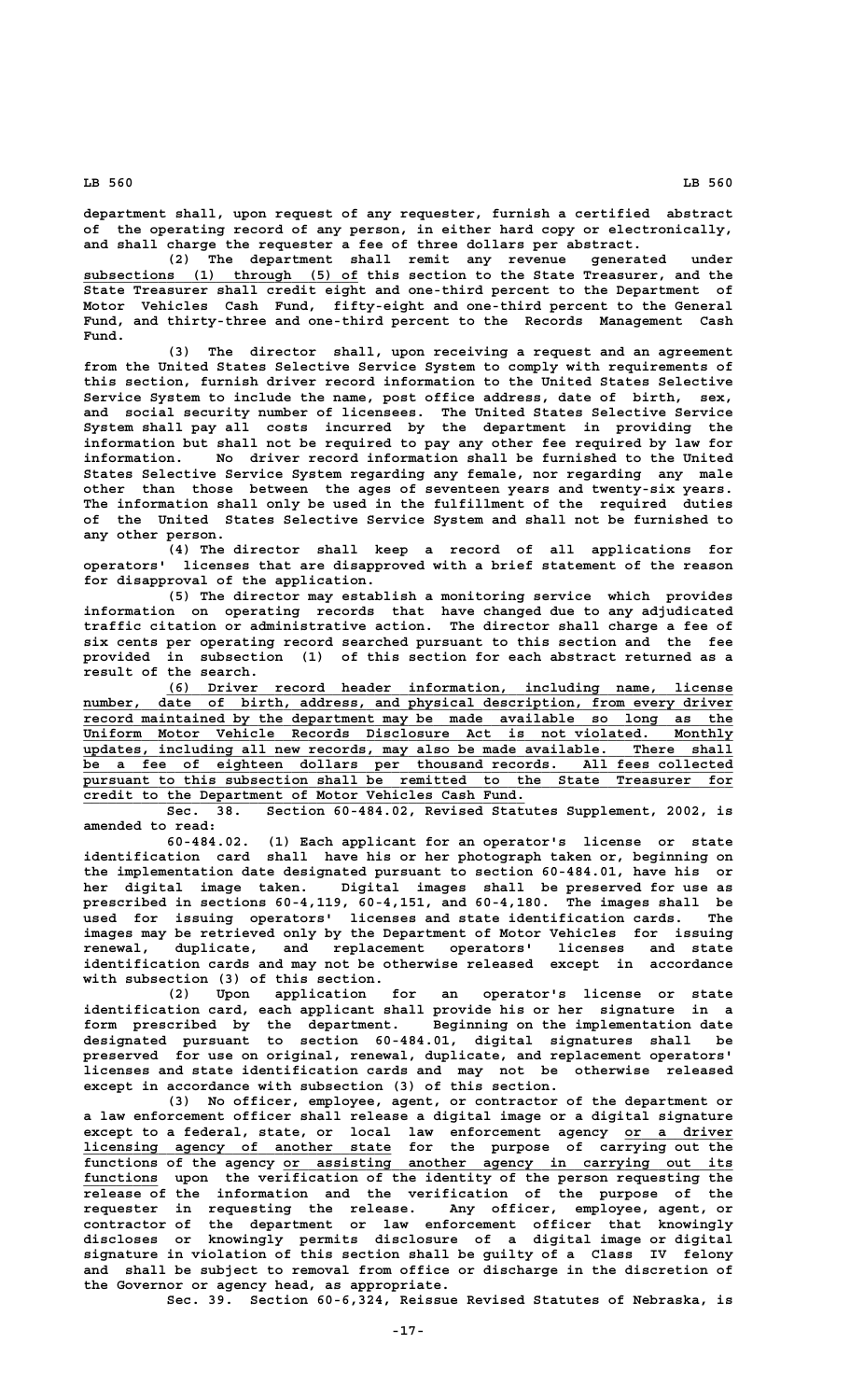**amended to read:**

**60-6,324. (1) The certificate of registration and numbered decal issued shall be valid for two years. The registration period for snowmobiles shall expire on the last day of September two years after the year of issuance, and renewal shall become delinquent on the first day of the following month.**

**(2) Such registration may be renewed every two years in the same** manner as provided for the original registration. On making application for **renewal, the registration certificate for the preceding registration period ———————— ——— ———————————— ——————————— ——— ——— ————————— ———————————— ————— shall be presented with the application. If such certificate is not ————— —— ————————— ———— ——— ———————————— —— ———— ——————————— —— —— presented, a fee of one dollar shall be added to the registration fee. —————————— — ——— —— ——— —————— ————— —— ————— —— ——— ———————————— ————**

**(3) Every owner of a snowmobile shall renew his or her registration in the manner prescribed in sections 60-6,320 to 60-6,346 upon payment of the registration fees provided in section 60-6,323.**

**Sec. 40. Section 60-1805, Reissue Revised Statutes of Nebraska, is amended to read:**

**60-1805. Such permit shall be renewed annually in the same manner and upon the payment of the same fee as provided for original issuance. Such renewal shall become due on the first day of January of each year and** delinquent on March 1 of each year. On making an application for renewal, the permit for the preceding year must be presented with the application. In case such permit is not presented, the county treasurer shall not issue the renewal permit until a sworn statement shall be made stating what disposition has been  $\texttt{made of the previous permitt, and an additional fee of one dollar shall be}$ charged.

**Sec. 41. Section 60-1901, Revised Statutes Supplement, 2002, is amended to read:**

**60-1901. (1) A motor vehicle is an abandoned vehicle:**

**(a) If left unattended, with no license plates or valid In Transit decals issued pursuant to section 60-320 affixed thereto, for more than six hours on any public property;**

**(b) If left unattended for more than twenty-four hours on any public property, except a portion thereof on which parking is legally permitted;**

**(c) If left unattended for more than forty-eight hours, after the parking of such vehicle has become illegal, if left on a portion of any public property on which parking is legally permitted;**

**(d) If left unattended for more than seven days on private property if left initially without permission of the owner, or after permission of the owner is terminated; or**

**(e) If left for more than thirty days in the custody of a law enforcement agency after the agency has sent a letter to the last-registered owner under section 60-1903.01.**

 **\_\_\_\_\_\_\_\_\_\_\_\_\_\_\_\_\_\_\_\_\_\_\_\_\_\_\_\_\_\_\_\_\_\_\_\_\_\_\_\_\_\_\_\_\_\_\_\_\_\_\_\_\_\_\_\_\_\_\_ (2) An all-terrain vehicle or minibike is an abandoned vehicle:**

 **\_\_\_\_\_\_\_\_\_\_\_\_\_\_\_\_\_\_\_\_\_\_\_\_\_\_\_\_\_\_\_\_\_\_\_\_\_\_\_\_\_\_\_\_\_\_\_\_\_\_\_\_\_\_\_\_\_\_\_\_\_\_\_\_\_\_\_\_ (a) If left unattended for more than twenty-four hours on any public** property, except a portion thereof on which parking is legally permitted;

 **\_\_\_\_\_\_\_\_\_\_\_\_\_\_\_\_\_\_\_\_\_\_\_\_\_\_\_\_\_\_\_\_\_\_\_\_\_\_\_\_\_\_\_\_\_\_\_\_\_\_\_\_\_\_\_\_\_\_\_\_\_\_\_\_\_\_\_\_ (b) If left unattended for more than forty-eight hours, after the** parking of such vehicle has become illegal, if left on a portion of any public property on which parking is legally permitted;

 **\_\_\_\_\_\_\_\_\_\_\_\_\_\_\_\_\_\_\_\_\_\_\_\_\_\_\_\_\_\_\_\_\_\_\_\_\_\_\_\_\_\_\_\_\_\_\_\_\_\_\_\_\_\_\_\_\_\_\_\_\_\_\_\_\_\_\_\_ (c) If left unattended for more than seven days on private property \_\_\_\_\_\_\_\_\_\_\_\_\_\_\_\_\_\_\_\_\_\_\_\_\_\_\_\_\_\_\_\_\_\_\_\_\_\_\_\_\_\_\_\_\_\_\_\_\_\_\_\_\_\_\_\_\_\_\_\_\_\_\_\_\_\_\_\_\_\_\_\_\_\_\_\_\_\_ if left initially without permission of the owner, or after permission of the \_\_\_\_\_\_\_\_\_\_\_\_\_\_\_\_\_\_\_\_\_\_\_ owner is terminated; or**

 **\_\_\_\_\_\_\_\_\_\_\_\_\_\_\_\_\_\_\_\_\_\_\_\_\_\_\_\_\_\_\_\_\_\_\_\_\_\_\_\_\_\_\_\_\_\_\_\_\_\_\_\_\_\_\_\_\_\_\_\_\_\_\_\_\_\_\_\_ (d) If left for more than thirty days in the custody of a law \_\_\_\_\_\_\_\_\_\_\_\_\_\_\_\_\_\_\_\_\_\_\_\_\_\_\_\_\_\_\_\_\_\_\_\_\_\_\_\_\_\_\_\_\_\_\_\_\_\_\_\_\_\_\_\_\_\_\_\_\_\_\_\_\_\_\_\_\_\_\_\_\_\_\_\_\_\_ enforcement agency after the agency has sent a letter to the last-registered \_\_\_\_\_\_\_\_\_\_\_\_\_\_\_\_\_\_\_\_\_\_\_\_\_\_\_\_\_\_\_ owner under section 60-1903.01.**

 **\_\_\_ (3) For purposes of this section:**

**(a) Public property means any public right-of-way, street, highway,**

**alley, or park or other state, county, or municipally owned property; and (b) Private property means any privately owned property which is not included within the definition of public property.**

 **——— \_\_\_ (3) (4) No motor vehicle subject to forfeiture under section 28-431 shall be an abandoned vehicle under this section.**

Section 60-1904, Revised Statutes Supplement, 2002, is **amended to read:**

**60-1904. If a state agency caused an abandoned vehicle described in \_\_\_\_\_\_\_\_\_ subdivision (1)(e) or (2)(d) of section 60-1901 to be removed from public property, the state agency shall be entitled to custody of the vehicle. If a state agency caused an abandoned vehicle described in subdivision (1)(a), (b), \_\_\_\_\_\_\_\_\_\_\_\_\_\_\_\_\_\_\_\_\_\_ (c), or (d) or (2)(a), (b), or (c) of section 60-1901 to be removed from public property, the state agency shall deliver the vehicle to the local authority which shall have custody. The local authority entitled to custody of an abandoned vehicle shall be the county in which the vehicle was abandoned or, if abandoned in a city or village, the city or village in which the**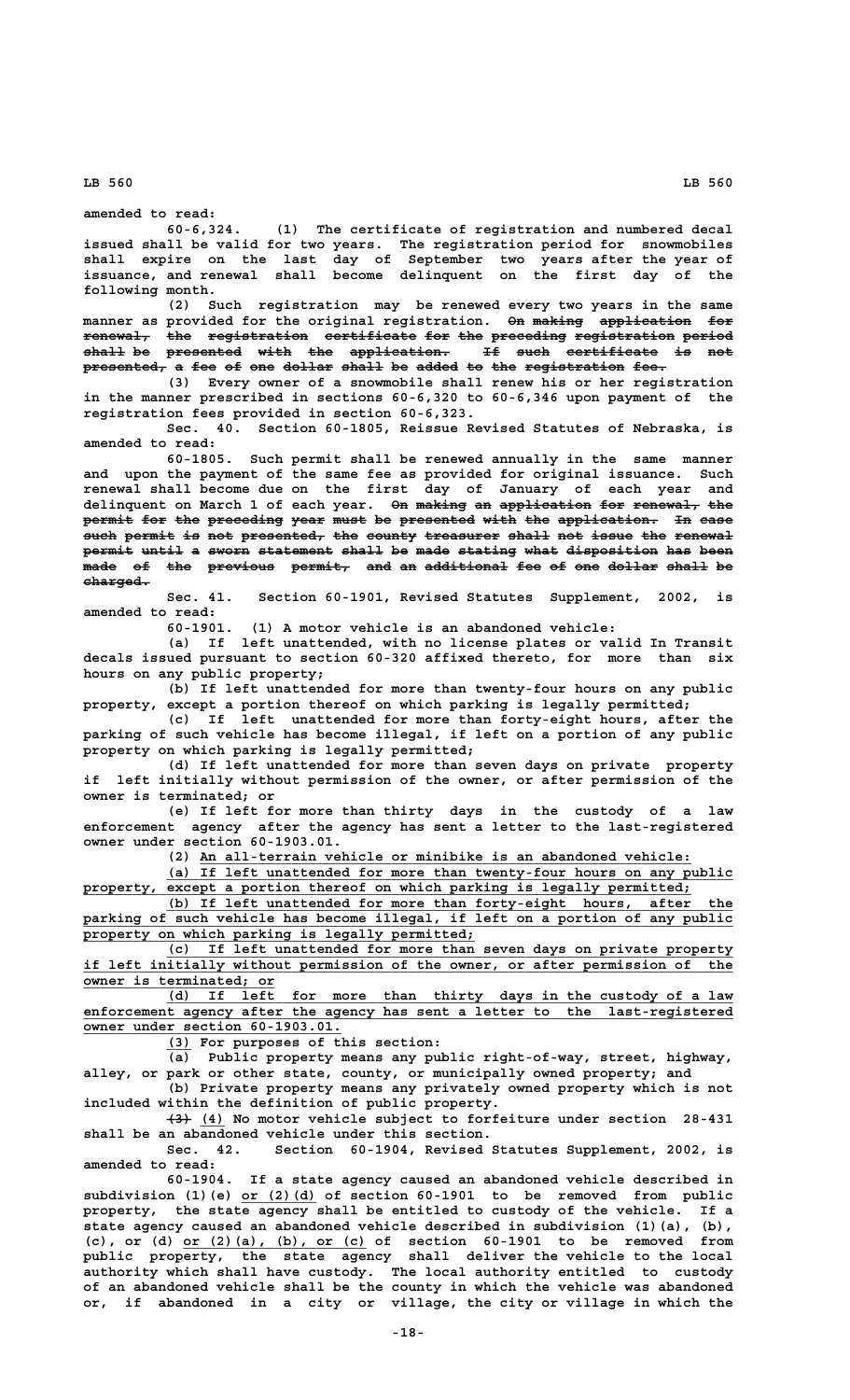**vehicle was abandoned.**

**Sec. 43. Section 60-1907, Revised Statutes Supplement, 2002, is amended to read:**

**60-1907. No person shall cause any vehicle to be an abandoned** vehicle as described in subdivision (1)(a), (b), (c), or (d) or (2)(a), (b),  **\_\_\_\_\_\_ or (c) of section 60-1901.**

**Sec. 44. Section 81-8,219, Reissue Revised Statutes of Nebraska, is amended to read:**

**81-8,219. The State Tort Claims Act shall not apply to:**

**(1) Any claim based upon an act or omission of an employee of the state, exercising due care, in the execution of a statute, rule, or regulation, whether or not such statute, rule, or regulation is valid, or based upon the exercise or performance or the failure to exercise or perform a discretionary function or duty on the part of a state agency or an employee of the state, whether or not the discretion is abused;**

**(2) Any claim arising with respect to the assessment or collection of any tax or fee, or the detention of any goods or merchandise by any law enforcement officer;**

**(3) Any claim for damages caused by the imposition or establishment of a quarantine by the state whether such quarantine relates to persons or property;**

**(4) Any claim arising out of assault, battery, false imprisonment, false arrest, malicious prosecution, abuse of process, libel, slander, misrepresentation, deceit, or interference with contract rights;**

**(5) Any claim by an employee of the state which is covered by the Nebraska Workers' Compensation Act;**

**(6) Any claim based on activities of the Nebraska National Guard when such claim is cognizable under the Federal Tort Claims Act, 28 U.S.C. 2674, or the National Guard Tort Claims Act of the United States, 32 U.S.C. 715, or when such claim accrues as a result of active federal service or state service at the call of the Governor for quelling riots and civil disturbances;**

**(7) Any claim based upon the failure to make an inspection or making an inadequate or negligent inspection of any property other than property owned by or leased to the state to determine whether the property complies with or violates any statute, ordinance, rule, or regulation or contains a hazard to public health or safety unless the state had reasonable notice of such hazard or the failure to inspect or inadequate or negligent inspection constitutes a reckless disregard for public health or safety;**

**(8) Any claim based upon the issuance, denial, suspension, or revocation of or failure or refusal to issue, deny, suspend, or revoke any permit, license, certificate, or order. Such claim shall also not be filed against a state employee acting within the scope of his or her office. Nothing in this subdivision shall be construed to limit the state's liability for any claim based upon the negligent execution by a state employee in the issuance of a certificate of title under sections 37-1278 to 37-1279, 37-1282, \_\_\_\_\_\_\_\_ \_\_\_\_\_\_\_\_\_\_\_\_\_\_\_\_\_\_\_\_\_ 37-1283, 37-1291, 60-110 to 60-112, and 60-129 to 60-131 and sections 5 to 11 \_\_\_\_\_\_\_\_\_\_\_ of this act;**

**(9) Any claim arising out of the malfunction, destruction, or unauthorized removal of any traffic or road sign, signal, or warning device unless it is not corrected by the governmental entity responsible within a reasonable time after actual or constructive notice of such malfunction, destruction, or removal. Nothing in this subdivision shall give rise to liability arising from an act or omission of any governmental entity in placing or removing any traffic or road signs, signals, or warning devices when such placement or removal is the result of a discretionary act of the governmental entity;**

**(10) Any claim arising out of snow or ice conditions or other temporary conditions caused by nature on any highway as defined in section 60-624, bridge, public thoroughfare, or other state-owned public place due to weather conditions. Nothing in this subdivision shall be construed to limit the state's liability for any claim arising out of the operation of a motor vehicle by an employee of the state while acting within the course and scope of his or her employment by the state;**

**(11) Any claim arising out of the plan or design for the construction of or an improvement to any highway as defined in such section or bridge, either in original construction or any improvement thereto, if the plan or design is approved in advance of the construction or improvement by the governing body of the governmental entity or some other body or employee exercising discretionary authority to give such approval; or**

**(12) Any claim arising out of the alleged insufficiency or want of repair of any highway as defined in such section, bridge, or other public thoroughfare. Insufficiency or want of repair shall be construed to refer to**